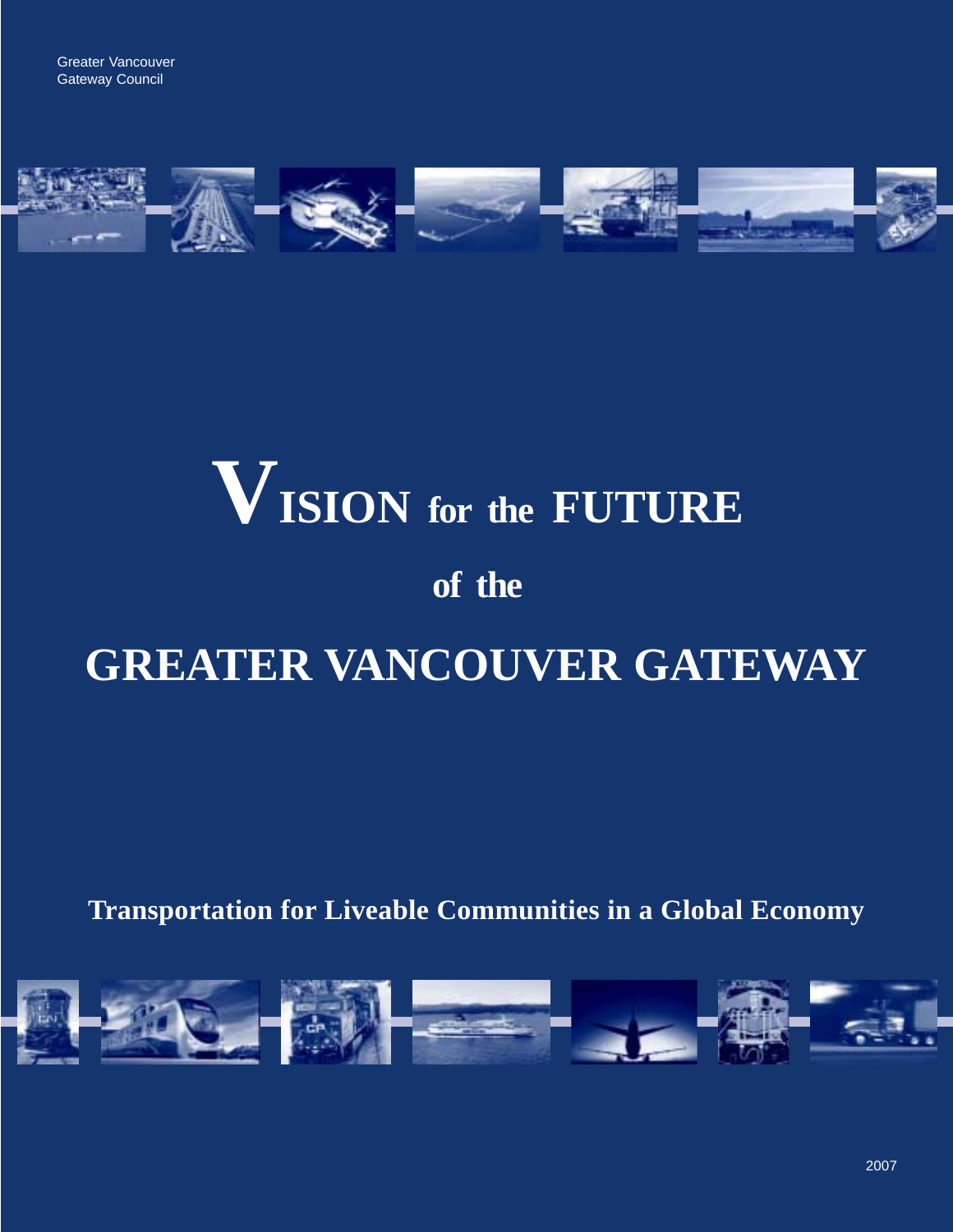## **Vision for the Future of the Greater Vancouver Gateway**

### **Contents**

- **Introduction** 1
- Greater Vancouver's Gateway Role 3
- Asia Pacific Trade and Travel 4
- The System Today 5
- Seaports and Airport Growth 8
- The System in 2030: Roads, Rail and Water Routes 10
- Four Conditions to Build the System for 2030 14
	- 1 Gateway Transportation Investments
	- 2 Room to Grow
	- 3 Sufficient Skilled Labour
	- 4 Policy, Taxation and Regulatory Framework
- The Gateway Council 21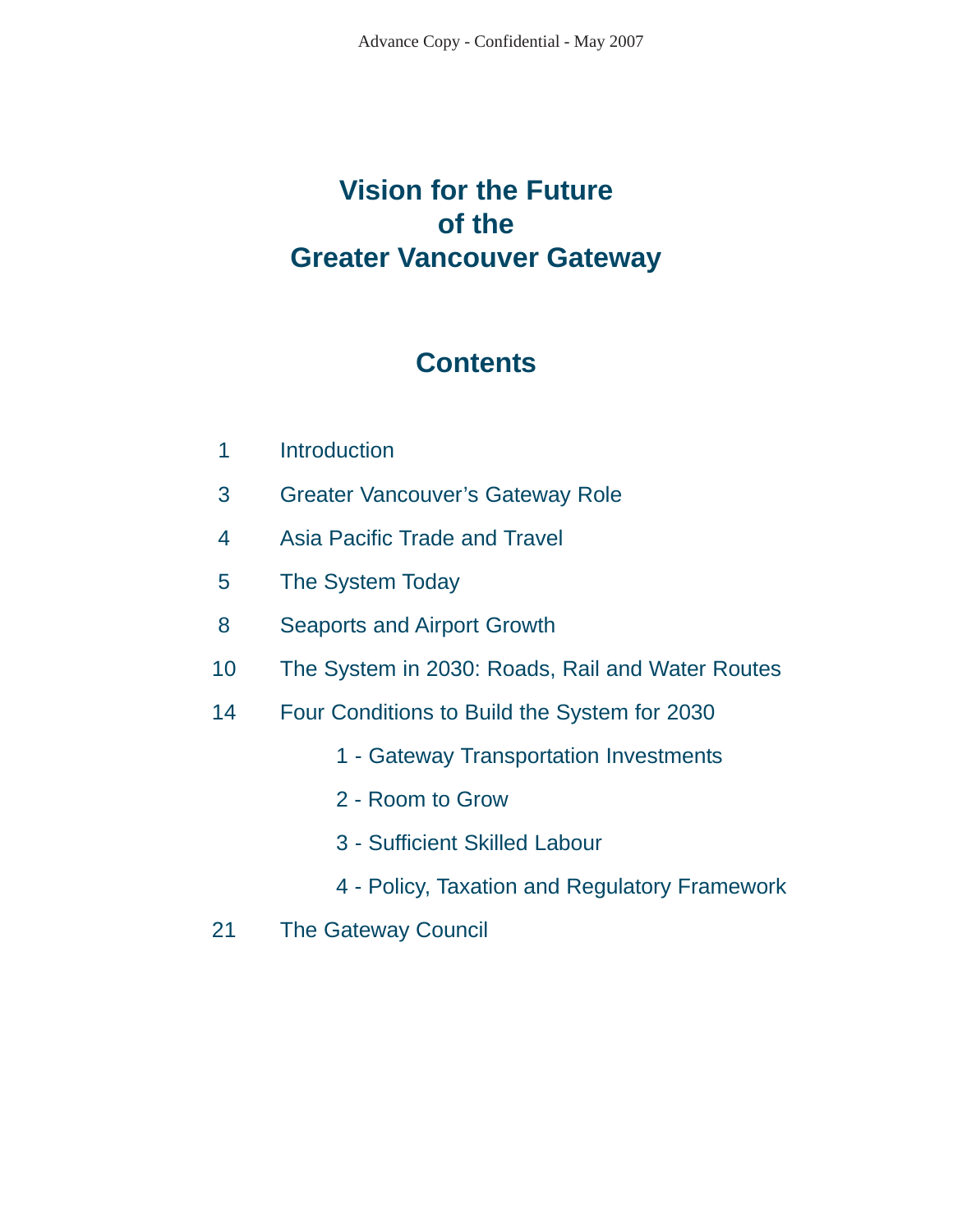**Transportation for Sustainable Communities in a Global Economy**

## **Vision for the Future of the Greater Vancouver Gateway**



Globally competitive and able to accommodate projected growth in trade and travel between North America and the Asia Pacific economies, the Greater Vancouver Gateway will be recognised for its positive contributions to the Region's reputation as one of the most liveable places in the world.

> Built on three pillars of sustainability, economic, environmental and social, the Gateway will operate in a manner reflective of community needs, and generate employment for upwards of 250,000 people in the Region and across Canada.

**Greater Vancouver Gateway Council**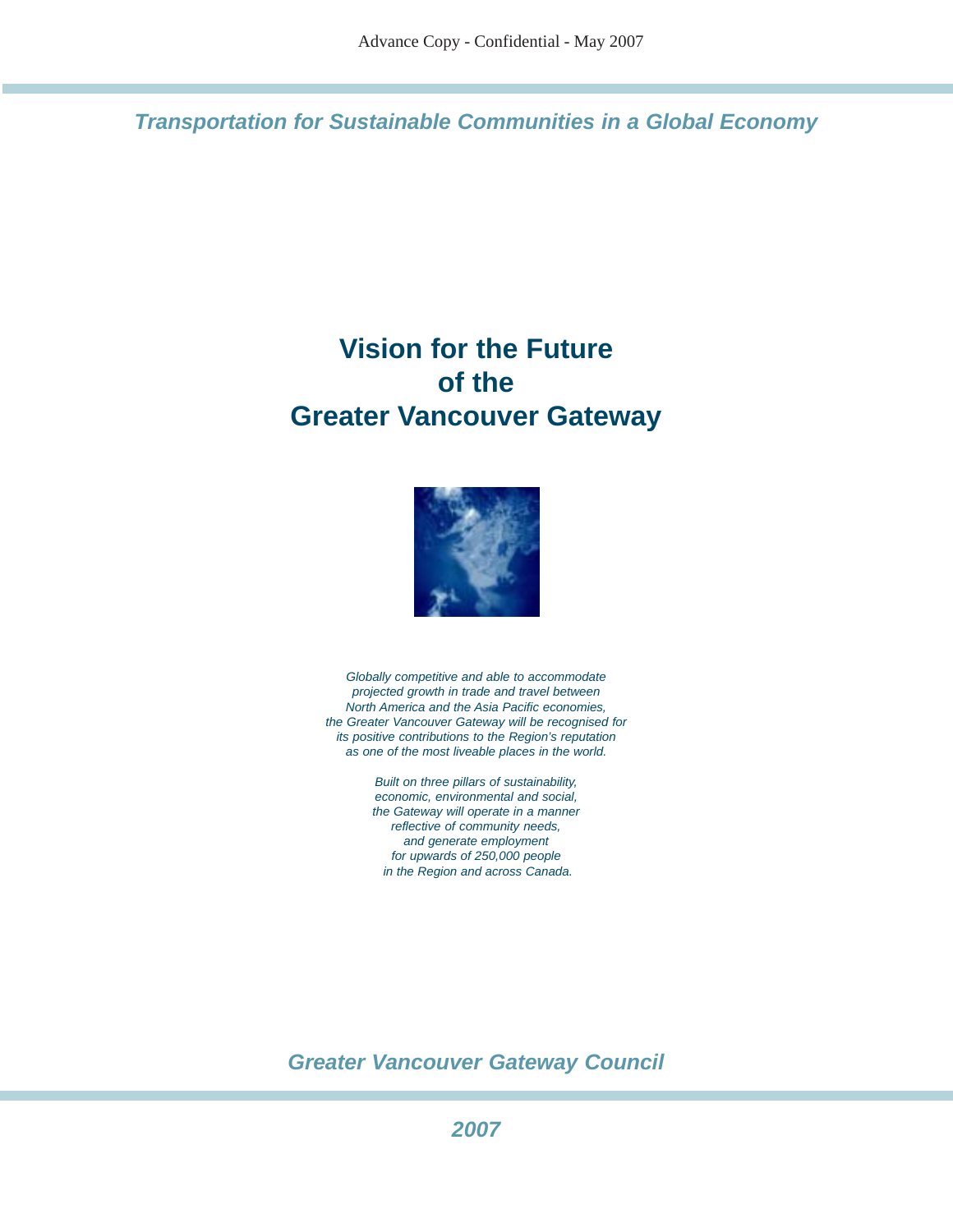### **Introduction**



*As world trade expands, Canada's future prosperity will be increasingly affected by how efficiently cargo and people can move through the Greater Vancouver Gateway.*

Greater Vancouver is by history and geography a Gateway - linking Canada and the Asia Pacific economies. Tens of thousands of people make the Gateway work. As the companies they work for buy services, and as Gateway employees spend wages in their communities, more jobs are generated for a total employment impact of 139,000 jobs representing over13% of the total employment in this region.

In fact Gateway business has become the mainspring of the regional economy. Today the Gateway moves 115 million tones of cargo and 16.9 million air passengers and is Canada's Gateway to the Asia Pacific, the fastest growing economies in the world. The Region's success is evidenced by significant population growth, by 2030 over three million people will call Greater Vancouver home. Population growth and the expansion of international trade and travel are increasing pressure on the Region's road, transit, marine and rail networks. There are more cars, buses and trucks on the roads, and more trains on the railways today than ever before.

Yet land available to accommodate growth is constrained by the Pacific Ocean to the West, mountains to the North and East, and the Canada / US border to the South. This has caused real estate costs for housing, businesses, industries and expanding Gateway operations to rise dramatically over the last decade, driving more and more people to live further and further away from their workplaces. This forces more travel on the roads between municipalities, which in turn slows the movement of goods and passengers on which the Region's economy depends. Traffic congestion is the number one local issue.

Overlaying these realities is the imperative to address the issue of climate change and cut greenhouse gas emissions. Forty percent of all greenhouse gas emissions in British Columbia come from transportation, and fully two thirds of the Province's transportation emissions are generated by road transportation.

Looking ahead to 2030, the Gateway Council envisions cargo and passenger volumes doubling. This would provide tremendous economic opportunities for the Region. Total Gateway employment could reach 250,000 under this scenario.

The main challenges facing the Region are therefore how to handle projected growth and realize the Region's gateway potential (on which the Region's economy depends) in the context of an expanding population, increasing real estate prices, and increasing demands for urban transportation, while at the same time making deep cuts to emissions.

The Gateway Council believes that there is no single solution to these complex challenges. Rather a portfolio of approaches will be needed to accomplish a variety of objectives.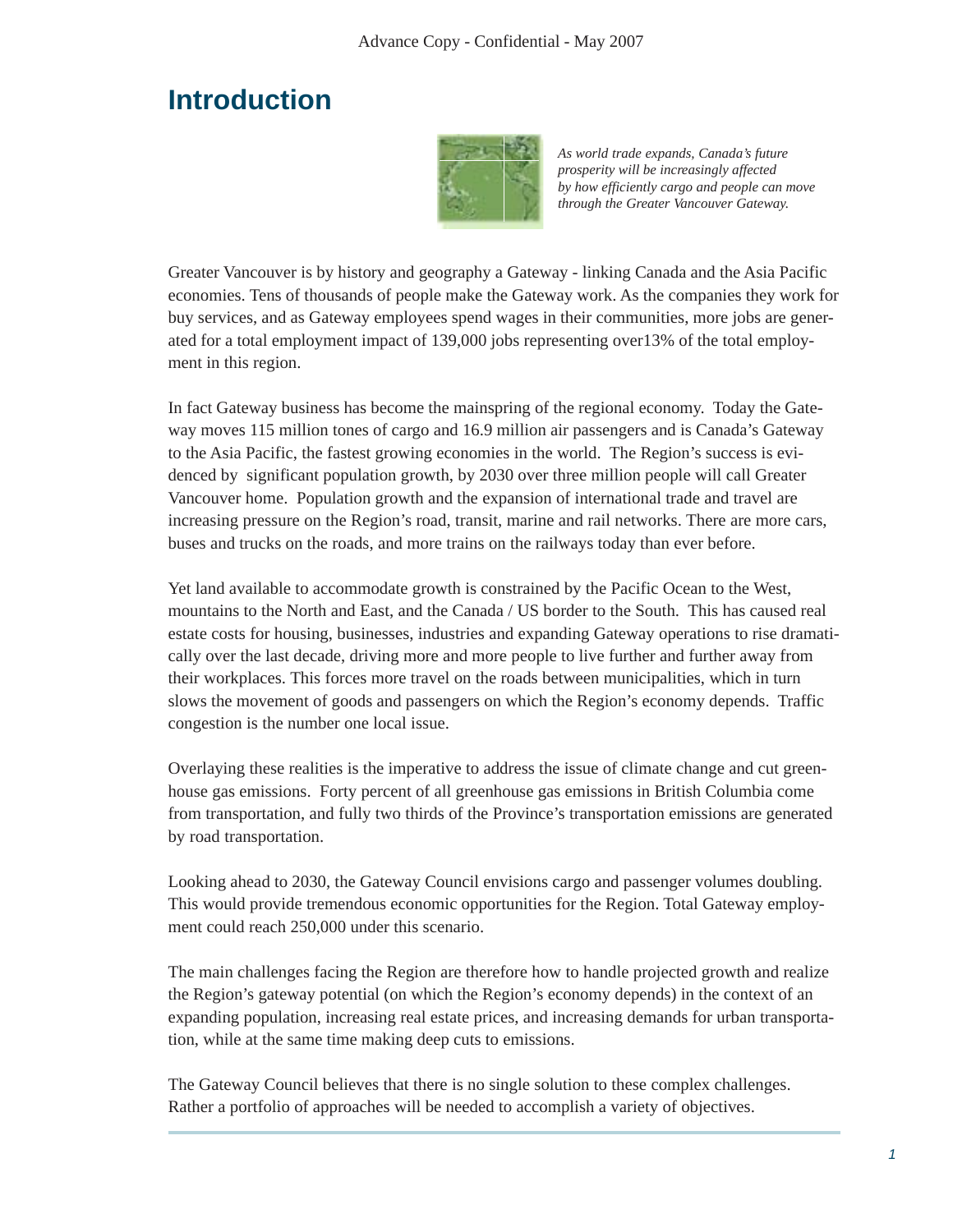### **Introduction continued....**

These objectives include reducing the growth of vehicular traffic, improving the efficiency of individual vehicles, shifting to greener / cleaner fuels, greater use of lower energy modes for local transportation (e.g. rail and waterborne transportation) and improving the efficiency of the road system itself.

No one set of stakeholders can do it alone. The Gateway Council has therefore undertaken to define this Vision for the Future of the Gateway as the transportation industry's contribution to the broader question of how a truly sustainable Gateway Region can be realized.

Central to our vision is a Major Commercial Transportation System (MCTS) to accommodate future growth in goods, services and international passenger movements. It comprises a designated road network, increased road and rail system capacity, short sea shipping and transit system expansion (the road system component is clearly defined in the Province's Pacific Gateway Strategy). The Government of Canada, Province of British Columbia, TransLink and the membership of the Greater Vancouver Gateway Council are agreed on the need for a comprehensive program of investments in transit, road, marine and rail infrastructure. These would balance the needs of Greater Vancouver as a liveable region with its responsibilities as the primary international Gateway for Canada's Pacific trade.

Four conditions must be met to realize the Gateway Council's Vision:

- **GATEWAY TRANSPORTATION INVESTMENTS...** Massive investments are needed in both transportation infrastructure and public transit to ensure the Gateway can handle projected expansion in transportation demands for local and international movements of passengers, goods and services.
- ROOM TO GROW... To handle growth in Pacific trade and travel and the high-wage permanent jobs that would be generated, requires sufficient available industrial lands to be set aside for Gateway developments, and that residential and commercial developments be concentrated along major transportation corridors.
- **SUFFICIENT SKILLED LABOUR...** Rapid gateway growth is occurring at a time of high economic activity in Western Canada. Ways and means must be found to ensure adequate numbers of skilled employees over the coming decades.
- **POLICY, TAXATION AND REGULATORY FRAMEWORK...** Changes in a range of policy, taxation and regulatory approaches are needed to allow the Gateway to compete effectively in the global marketplace and make the necessary investments in new technologies to ensure a sustainable future.

As the Region's gateway business expands, high-value logistics services like trade financing, insurance, logistics management and marketing, will locate here, as will new, knowledge based industries that rely on efficient international connections to compete effectively. Success will mean a sustainable, prosperous future for this Region playing its full role as Canada's Gateway to the Pacific. The way ahead will be through partnerships of governments and gateway industries working together.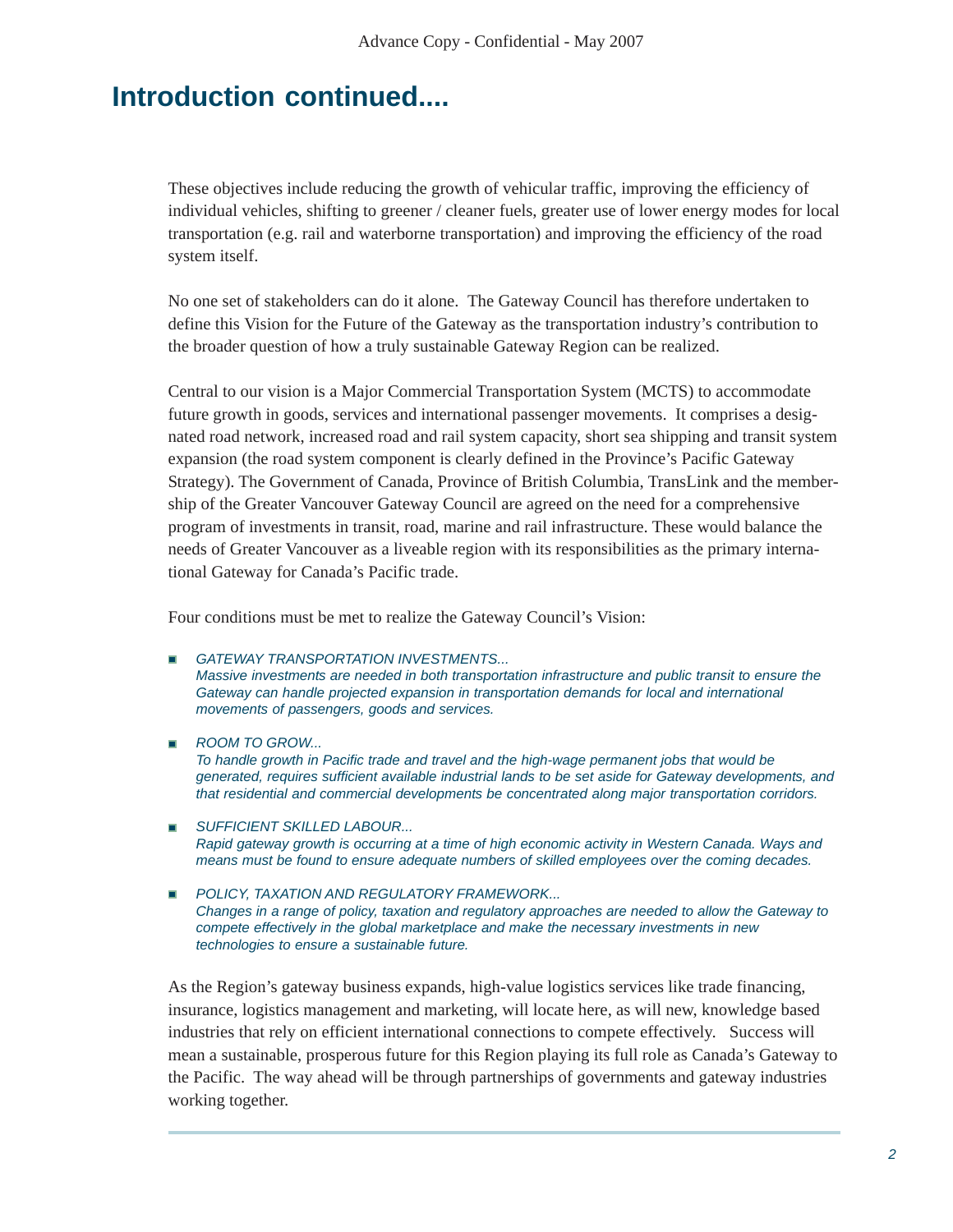### **Greater Vancouver's Gateway Role**



*Greater Vancouver's vibrant, cosmopolitan nature is based on its role as Canada's Gateway to the Pacific. Embracing that role is essential for the future prosperity of Canada and the Region.*

As residents and visitors move around our Region, they are reminded continually of Greater Vancouver's gateway role. Air and cruise ship travelers from distant countries gazing at the natural beauty of our mountains and waterways, ships from around the world in our harbours, barges carrying construction materials, the hustle and bustle of rail operations at dockside and a continual stream of trucks, buses, skytrains and taxicabs. In many ways the Gateway defines Greater Vancouver's character as vibrant, cosmopolitan and prosperous.

The Gateway is also the largest industry cluster in the Region, generating 75,000 jobs directly and contributing \$1.9 billion in taxes to three levels of government. As Gateway industries buy goods and services and their employees spend wages in our communities another 64,000 jobs are generated. In total the Gateway supports one in every eight jobs in the Region (13% of the workforce).

115 million tonnes of cargo and 16.9 million air passengers move through the Gateway. Cargo and passenger volumes, and the jobs and taxes they generate, are projected to double by 2030. As the Region's gateway business expands, high-value logistics services like trade financing, insurance, logistics management and marketing, will locate here, as will new, knowledge based industries that rely on efficient international connections to compete effectively.

These are exciting times for the Region. Yet there are significant challenges ahead.

#### **CONGESTION**

Population growth and expansion of international trade and travel are increasing pressure on the region's road, transit, marine and rail networks slowing the movement of people and impeding trade. Traffic is increasing. There are more cars, buses and trucks on the roads and more trains on the railways. The cost of congestion for the region's economy is estimated at \$1.3 billion annually.

#### **INDUSTRIAL LANDS**

Competition for available industrial lands is also increasing because of a constrained land base and rising property values. Gateway operations require room to expand and accommodate projected growth. However, if current trends continue all industrial lands in the Region will be used by 2020.

#### **INFRASTRUCTURE INVESTMENT**

Although we know that we cannot build our way out of grid-lock, nevertheless there has been no significant infrastructure improvement since the 1980's. Meanwhile, the Region's population has expanded by 750,000 and is forecast to grow by another one million by 2030.

# **A Bright Future Partnerships - the Way Ahead**

The transportation industry cannot do it alone. The way ahead will be through partnerships of governments and gateway industries working together to build needed infrastructure and ensure adequate, affordable industrial land is available for Gateway growth.

Success will mean a sustainable, prosperous future for this Region playing its full role as Canada's Gateway to the Pacific.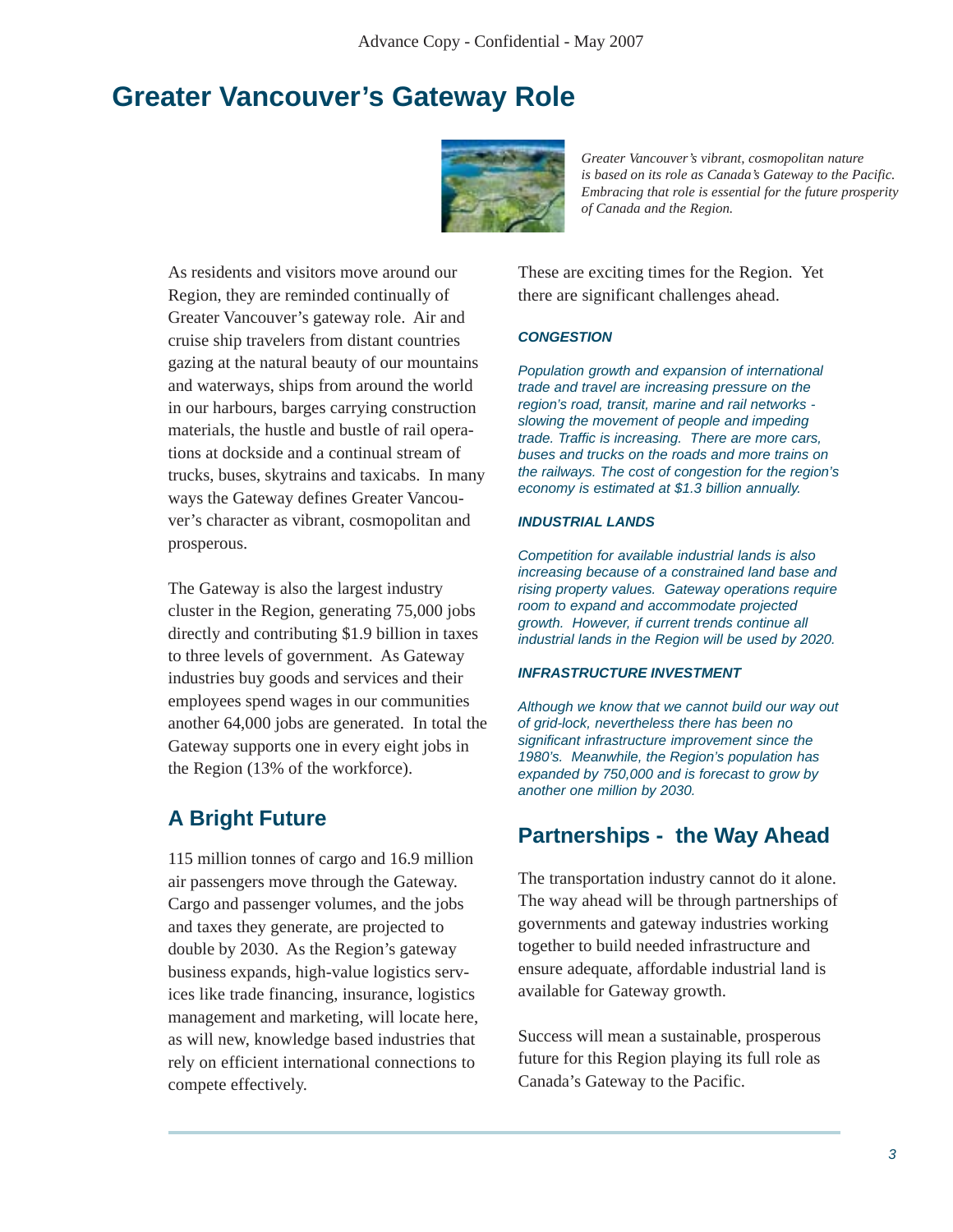### **Asia Pacific Trade and Travel**



*Steady growth in the Asia Pacific economies is increasing Greater Vancouver's strategic importance to Canada's international trade. Handling growth, while enhancing liveability in the Region is a primary challenge for the Gateway.*

The Greater Vancouver Gateway is Canada's main strategic link to the Asia Pacific economies. In 2004, some \$30 billion of Canada's total two way trade with the Asia Pacific economies moved through the Gateway's seaports.

International travel through Vancouver International Airport to and from the Asia Pacific economies is projected to increase by 4 to 5% a year on average into the foreseeable future.

The importance of the Gateway to Canada's international trade and travel will increase as the Asia Pacific economies expand their shares of world trade. In 2004, the value of Canada's trade with the world was \$735 billion, and although the United States dominates, trade with the Asia Pacific region is expanding rapidly. If present trends continue, that region would account for more than 20% of Canada's total by 2030.

This shift in world trade is underlined by developments in China**<sup>1</sup>** . It is the world's largest recipient of foreign investment ( \$53 billion in 2003); 400 of the global top 500 companies have investments in China. It has become the world's third largest exporter after Japan and the world's second largest importer of oil. It has the world's largest foreign currency reserves and, by purchasing power parity, China's economy is surpassed only by the U.S.



*2 - Mexico and other Latin American countries*

### **The Challenge Ahead**

Greater Vancouver, the nation's third largest urban centre, is Canada's trade and tourism gateway to the Asia Pacific economies. It is renowned as one of Canada's most liveable places and is home to over half of British Columbia's workforce. The region is projected to grow to more than three million people by 2030 because of its geographic position, economic potential and its desirability as a place to live, work and visit.

Expanding the Gateway's capacity to handle Canada's expanding trade and travel with the Asia Pacific, while maintaining and enhancing the liveability of the region, is a primary challenge facing the Greater Vancouver Gateway.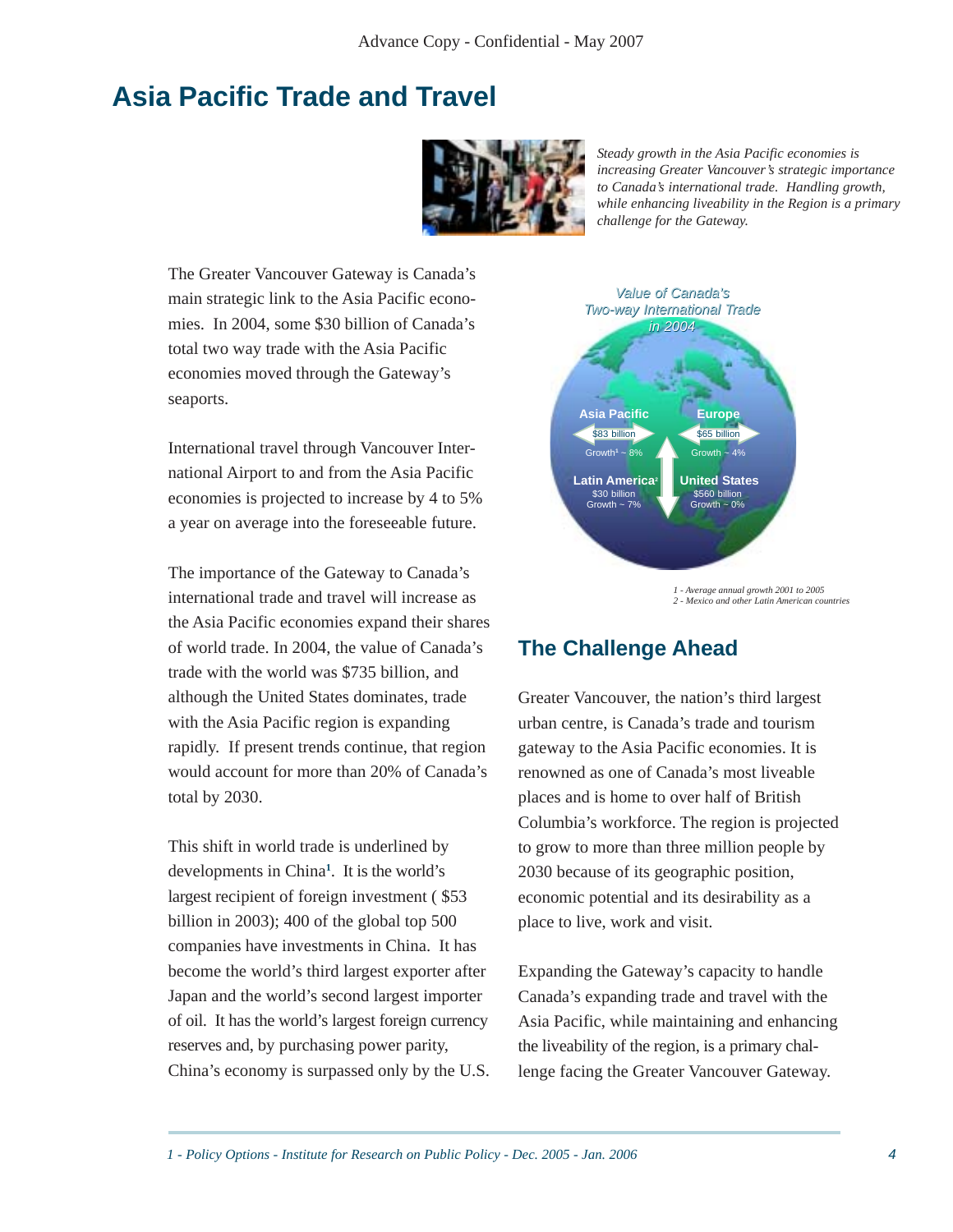### **The System Today**



*Increasing international trade and travel has expanded all sectors of the Gateway's business over the last decade. In 2005, 115 million tonnes of cargo and 16 million air passengers moved through the Gateway generating 13% of Greater Vancouver's total employment.*

The Greater Vancouver Gateway is defined by people, infrastructure and services that move international cargo and passengers to their destinations.

#### **Millions of Tonnes of Cargo through the Gateway Seaports**



#### **Millions of Air Passengers through Vancouver International Airport**



#### **Gateway Container Volumes**



#### **Cruiseship Passengers**



### **People and Services**

Tens of thousands of people make the Gateway work. As the companies they work for buy services, indirect jobs are generated, and, as Gateway employees spend wages in their communities, 17,200 additional jobs are induced for a total employment impact of 139,000 jobs. By way of comparison, total Greater Vancouver employment was 1,076,000 in 2002.

#### **Gateway Maritime Industry**

**Employment1: 33,500 Direct, 23,100 Indirect** Ships Captains Pilots Ships Crew Terminal Operators - Stevedores Pipeline Companies' Staff Longshore and Warehouse Grain Handlers Waterfront Foremen Maritime Employers Port Authorities Safety and Security Staff Ships Chandlers Tug and Barge Operators Shipyard and Maintenance Staff Harbour Maintenance and Dredger Operators Shipping Agents Grain Clearance Staff Customs Brokers Freight Forwarders Ship Inspectors Coast Guard Staff Customs Agents

Caterers and Cruise Ship Suppliers

*2 - TEU = Twenty Foot Equivalent Unit*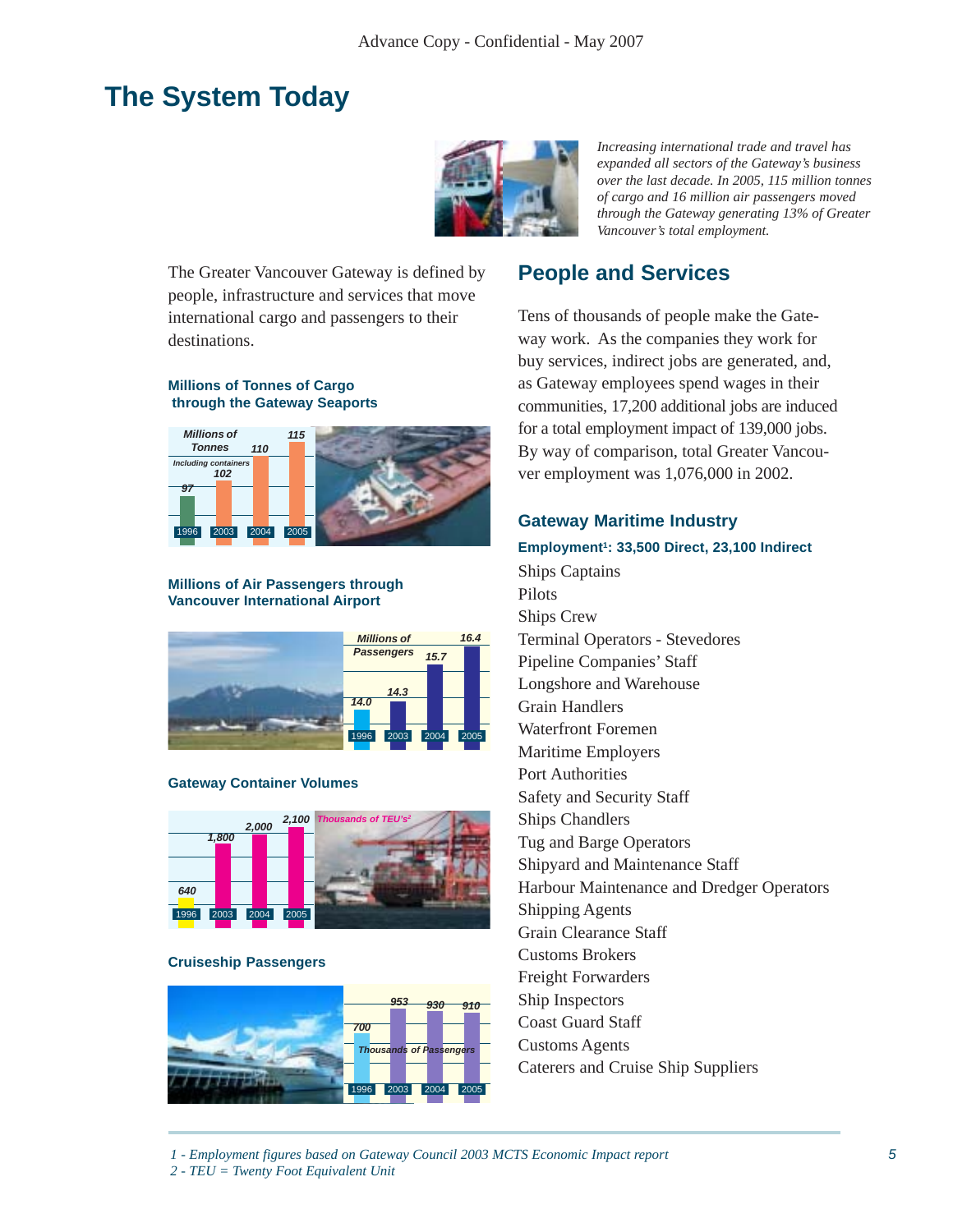### **The System Today**



*Direct Gateway employment exceeds BC's wholesale sector and is comparable to the forest industries (forestry and forest products). Gateway jobs are good jobs, with wages 37% higher than the BC average.*

#### **Gateway Air Industry**

**Employment: 23,400 Direct , 12,800 Indirect** Pilots Air Crew Ground Crew **Caterers** Baggage Handlers Cleaners and Groomers Air Traffic Controllers Airport Authority Staff Airport Terminal Operators Aircraft Maintenance Personnel Bowser Drivers and Refuelers Safety and Security Staff Customs Brokers Freight Forwarders Customs Agents Taxis and Limos Airport Restaurant and Retail

#### **Gateway Trucking Industry**

#### **Employment: 14,200 Direct, 7,700 Indirect**

Truck Drivers Dispatchers Vehicle Mechanics and Maintenance Staff Customs Brokers Freight Forwarders Equipment and Parts Suppliers

#### **Gateway Rail Industry**

#### **Employment: 4,000 Direct, 3,400 Indirect**

Locomotive Engineers Railyard Maintenance Marshalling and Switching Staff Engineering and Support Staff Intermodal Haulage Operations Employees

### **Jobs, Payroll & Taxes**

#### **Over 75,000 direct jobs were generated by the Gateway in 20021 :**

| Maritime Transport       | $= 33,500$ |
|--------------------------|------------|
| Air Transport            | $= 23,400$ |
| <b>Truck Transport</b>   | $= 14,200$ |
| Rail Transport           | $= 4,000$  |
| <b>Total Direct Jobs</b> | $= 75,100$ |

Gateway Employment exceeds<sup>2</sup> BC's wholesale sector and is comparable to total forestry industry employment.



#### **The Gateway payroll = \$3.6 billion.**

Average wages from Gateway employment are 37% higher than the BC average. In the export cargo sector of the Gateway's business wages are 64% higher.

#### **Taxes Paid = \$1.9 billion**

42% of the Gateway's Gross Domestic Product accrues to governments in tax revenues either directly or indirectly. Gateway enterprises are some of the more significant tax payers in their communities. The Airport, for example, paid \$680 million of taxes in 2005 to three levels of government.

*1 - Employment figures based on Gateway Council 2003 MCTS Economic Impact report*

*2 - StatsCan and BC Stats data*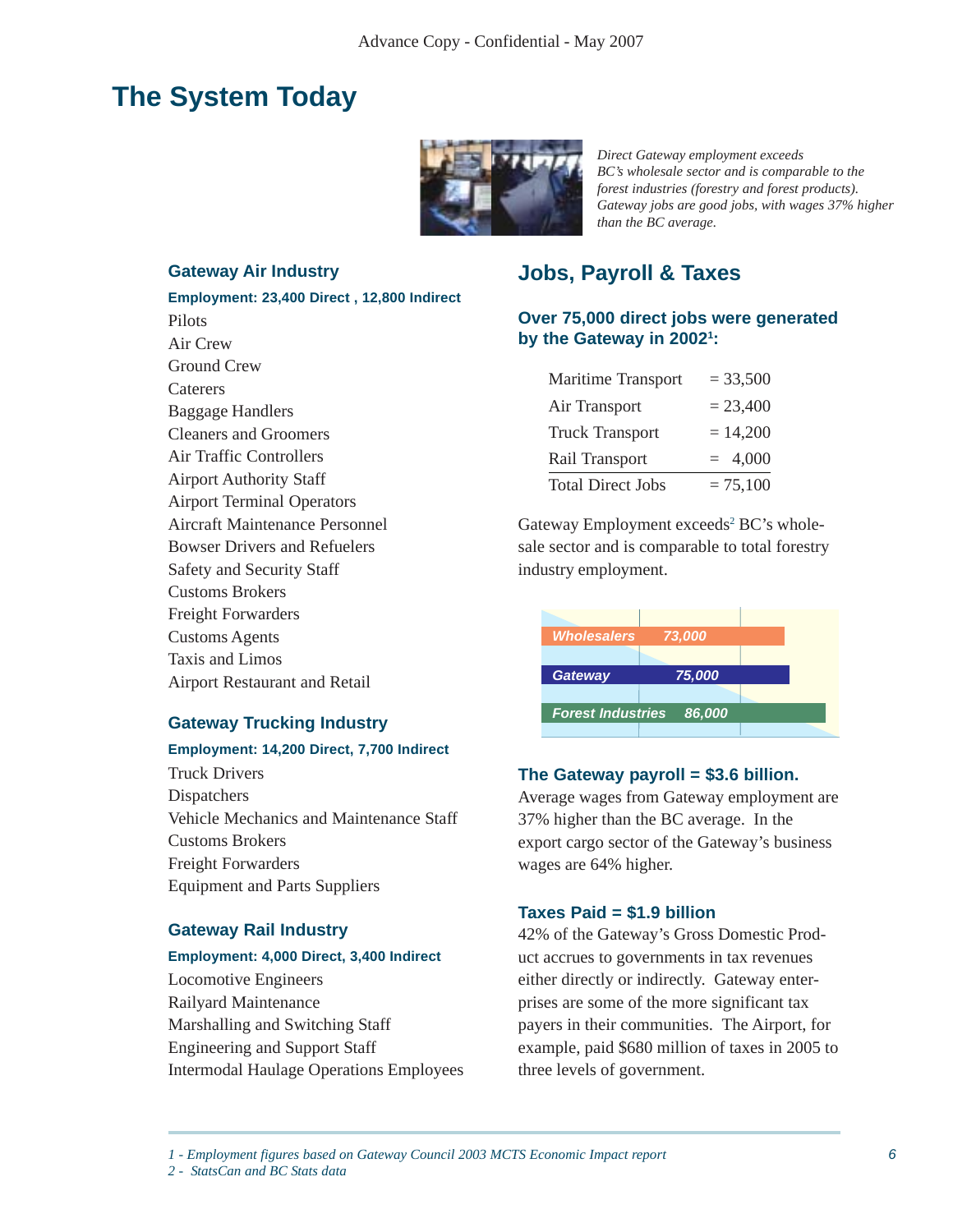### **The System Today**



*Increasing Gateway trade and travel is generating employment and the population is growing. The Gateway transportation system must accommodate these pressures to remain competitive.*

#### **Tourism and Travel**

The Gateway transportation system is essential to tourism and business travel. 16.9 million air passengers and nearly one million cruise ship passengers rely on the Gateway for access to their chosen destinations. Greater Vancouver is itself a tourism and travel destination. Over 2.6 million people from the U.S. and countries in the Asia Pacific and Europe visit the region each year. Whether they were traveling to and from the airport to the downtown hotels, the Burrard Inlet cruise ship terminals or destinations outside Vancouver, the Gateway was their point of entry. And as Vancouver/Whistler gear up for, and host, the 2010 Winter Games, hundreds of thousands of additional travelers will use the Gateway transportation system, generating between \$2.0 and \$4.2 billion incremental GDP**<sup>1</sup>** .

#### **Congestion**

The Region's success both as a Gateway to the Pacific and as a tourism destination creates jobs and attracts new residents. By 2030 the population of Greater Vancouver is projected to exceed three million with an attendant demand for new residential and commercial construction in a constrained land base.

The population is growing and so too are the numbers of vehicles on the road, which increases the transit time for international cargo and passengers traveling in and through the Gateway. Concentration of residential and commercial development along transportation corridors together with expanded public transit could alleviate this situation.

#### **Numbers of Vehicles Registered in Greater Vancouver**



Numbers of vehicles on the Region's roads are increasing by  $\sim$  28,000 per year. If nothing is done, this will further increase congestion for Gateway traffic and local businesses.

#### **Trade Competitiveness**

The Gateway handles approximately \$16 billion of Canada's exports**<sup>2</sup>** , the largest segment of which is sixty million tonnes of Western Canada's bulk commodities. Transportation accounts for between 18% and 45% of the total cost of these export commodities in world markets. Exports currently account for one third of Canada's GDP, and as Canada's and British Columbia's international trade expands, the Gateway's importance as a facilitator of international trade will grow.



**Transportation Costs as a Percentage of Key Export Commodities**

*1 - The Economic Impact of the 2010 Winter Olympic and Paralympic Games - 2002*

*<sup>2 -</sup> Pacific Gateway Strategy Action Plan - 2006*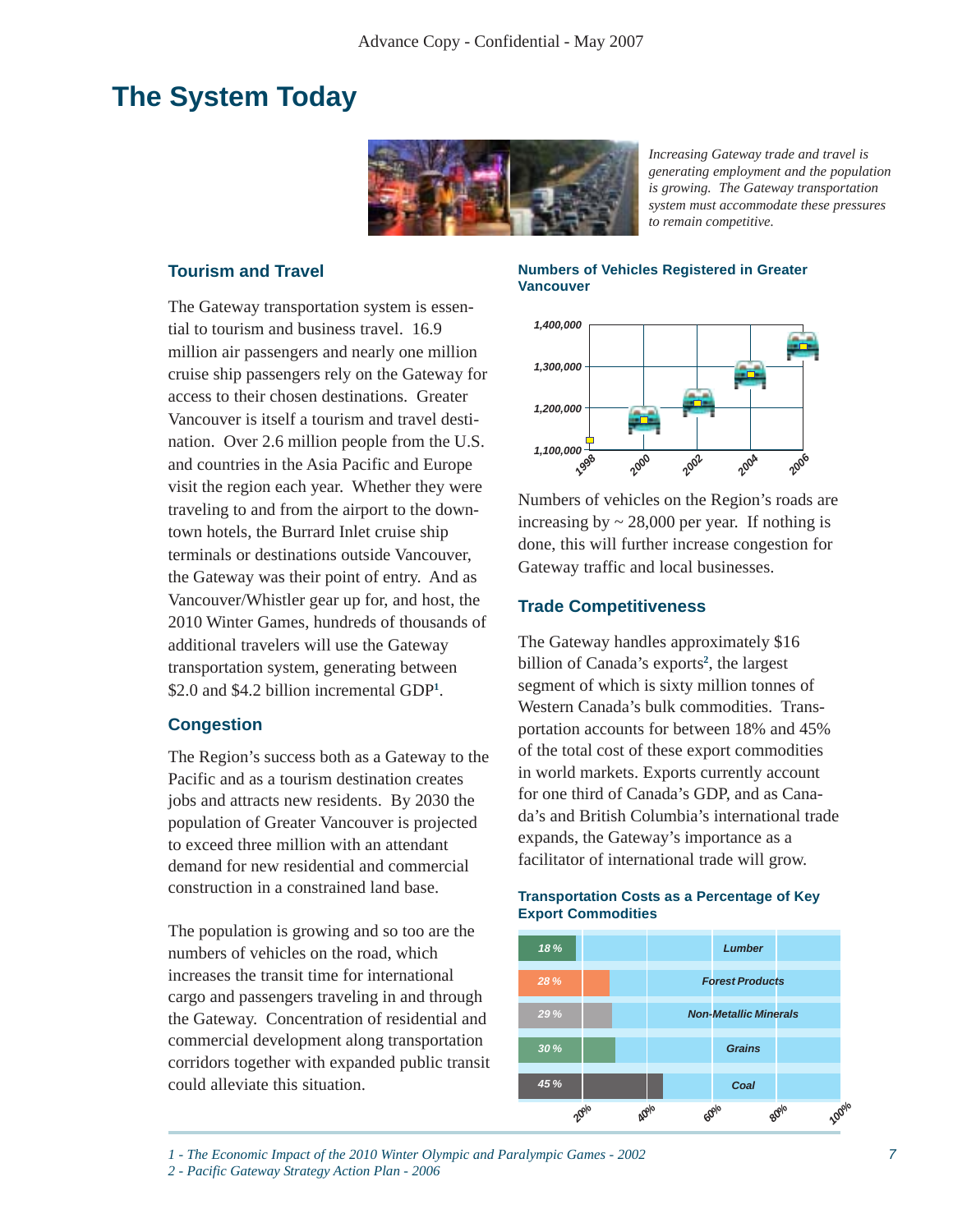### **Seaports and Airport Growth**



*Investments of \$3.1 to 4.6 billion at the seaports and airport will handle increased Gateway trade and travel<sup>1</sup> Bulk cargo - 27% increase over 2005 to 2020 Containers - 200% increase to 2020 Air Passengers - 120% increase to 2027 Air Cargo - 260% increase to 2027*

Deep-sea terminals in the Burrard Inlet, on the Fraser River and at Roberts Bank, and passenger and cargo terminals at the Vancouver International Airport handle transfers of cargo and passengers to and from ships and airplanes and the Gateway road, rail and transit systems. Massive investments are underway at the terminals to handle expanding trade and travel.

#### **Commodities**

Twenty three bulk and break bulk terminals moved 65 million tonnes of commodities in 2005 and have the capacity**<sup>2</sup>** to handle 87 million tonnes. By 2030<sup>3</sup> volumes are expected to grow to between 76 and 84 million tonnes. \$430 million to \$1 billion**<sup>4</sup>** of capital improvements are planned to 2020 to enhance competitiveness of the seaport terminals. The vast majority of bulk and break bulk is carried by rail to and from the seaports.

#### **Containers**

Four major container terminals handled 2.1 million TEU's of containers in 2005 (17 million tonnes). \$1.3 to \$2.2 billion of capital investment is expected to increase capacity sufficient to handle 7 to 10 million TEU's by 2030**<sup>3</sup>** . Some 65% of containers move by rail. 35% moves by truck, mostly to destinations within the Gateway region where they are redistributed by road or rail to other destinations.

**Bulk commodities include;** coal, grains, potash, sulphur and petroleum. **Break bulk commodities include;** forest products, steel, automobiles and machinery.

#### **Air Passengers**

Vancouver International Airport terminals moved 16.9 million travelers to their destinations in 2006. By 2030<sup>3</sup> that figure is expected to increase to 36 million. A five year, \$1.4 billion capital program is underway to build the necessary capacity. This includes the Airport's portion of the Canada Line rapid transit project connecting the Airport to downtown Vancouver and to the cruise ship terminals.

#### **Cruise Passengers**

Nearly one million cruise passengers transited the Gateway in 2005. Vancouver's advantages as a cruise ship terminus are projected to expand business to 1.6 million passengers over the next twenty years.

#### **Air Cargo**

High value, time sensitive cargo volumes at the Airport may grow from 223 thousand tonnes in 2006 to 600 thousand or more tonnes by 2030**<sup>3</sup>** , requiring significant new investments in cargo handling facilities.

#### **Domestic Bulk Cargo**

As the Greater Vancouver Region grows, demand for construction materials will expand. In 2005 over 33 million tonnes of aggregate, cement, limestone and steel and forest products from the Region's heavy industries moved by tug and barge to rail and road connections. Short sea shipping of heavy goods reduces road congestion and road maintenance costs.

*<sup>1 -</sup> Published forecasts*

*<sup>2 -</sup> Pacific Gateway Strategy Action Plan 2006*

*<sup>3 -</sup> Projections based on linear extrapolations of published forecasts*

*<sup>4 -</sup> National Economic Impacts of the Pacific Gateway study 2006*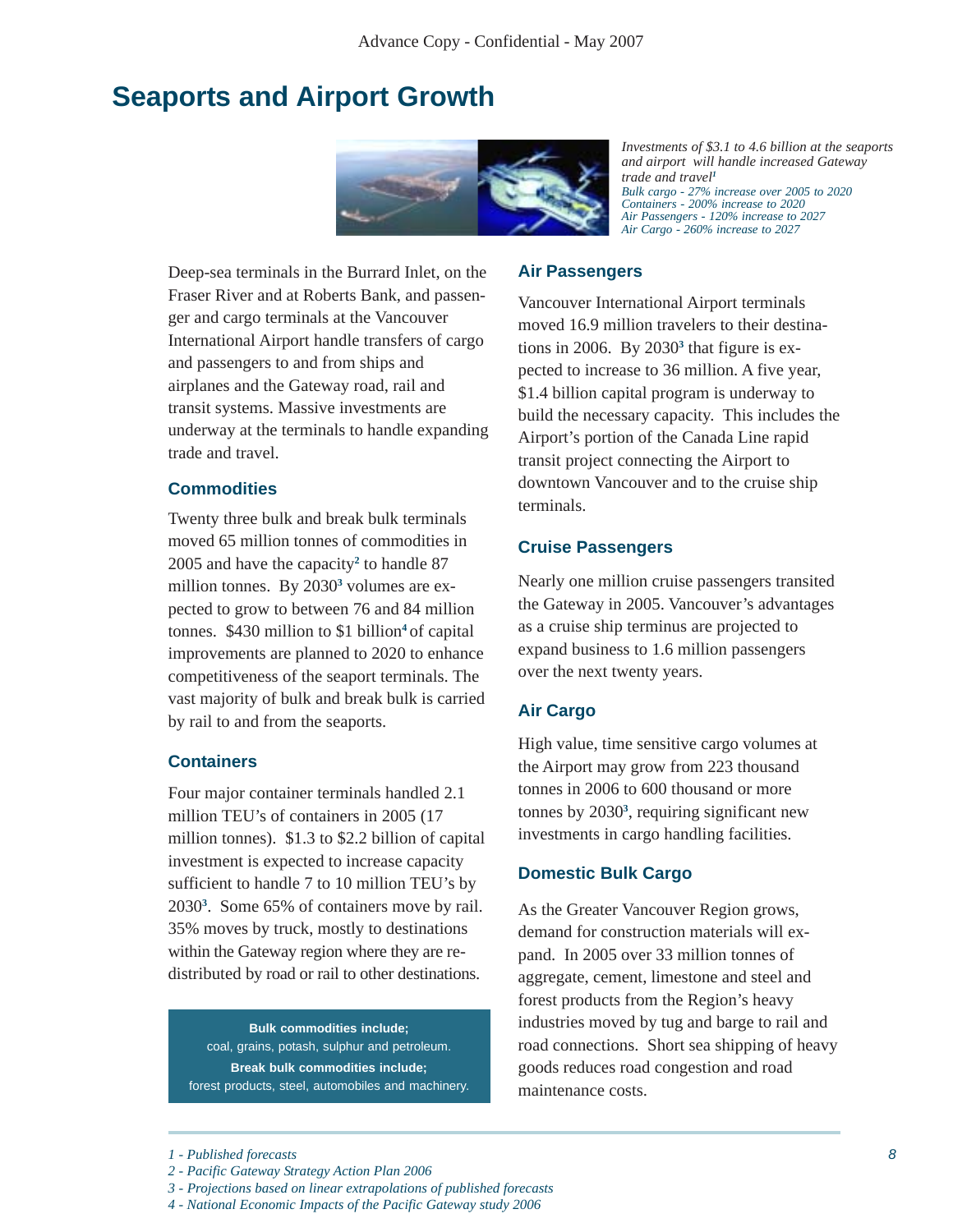### **The System in 2030**



*Gateway business is projected to more than double by 2030. The economic benefits of this growth will translate into tens of thousands more good jobs, improved competitiveness for the Region's major businesses and a stronger municipal tax base.*

Looking ahead to 2030, the Gateway Council envisions cargo and passenger volumes doubling. This would provide tremendous economic opportunities for the Region. Under this scenario total Gateway employment could reach 250,000.

#### **Planes Land, Ships Dock People Work...**

In 2005 the Gateway moved 115 million tonnes of marine cargo, 16.4 million air passengers and nearly one million cruise passengers generating 139,000 jobs in the Region. By 2030 total Gateway employment could reach 250,000 or more jobs...

|                                                       | 2005 | 2030 |      |  |  |  |
|-------------------------------------------------------|------|------|------|--|--|--|
|                                                       |      | Low  | Hiah |  |  |  |
|                                                       |      |      |      |  |  |  |
| <b>Containers (TEU's)</b>                             | 2.1  | 7.1  | 9.9  |  |  |  |
| <b>Bulk</b>                                           | 55.6 | 75.6 | 84.4 |  |  |  |
| <b>Break bulk</b>                                     | 10.0 | 9.2  | 9.8  |  |  |  |
| <b>Domestic cargo</b> Note                            | 33.2 | 45.6 | 45.6 |  |  |  |
| <b>Total Marine Cargo</b><br>(millions tonnes)        | 115  | 195  | 230  |  |  |  |
| <b>Air Passengers (millions)</b>                      | 16.4 | 35.9 |      |  |  |  |
| <b>Cruise Passengers</b>                              | 0.9  | 1.6  |      |  |  |  |
| <b>Air Cargo</b> ('000's tonnes)                      | 222  | 600  |      |  |  |  |
| Note: Short Sea Shipping and Ferry cargo not included |      |      |      |  |  |  |

A vibrant regional economy will attract new businesses to locate here and expand local demand for Gateway services: imports, exports, travel and tourism. As Gateway business expands and the Region's population grows, pressure will increase on the Gateway road and rail systems.

It is estimated that by 2030 (compared to 2005) there will be:

- 0.8 to 1.3 million more container truck trips
- 19.5 million more people accessing the airport
- 39,000 more rail cars on the rail system
- 0.9 1.0 million more vehicles on the roads

To handle this growth and realize the Region's gateway potential, requires an efficient, multimodal transportation system involving major investments in roads, rail and water-routes.

#### **A Commercial Transportation System for 2030**

The Gateway Council envisages a Major Commercial Transportation System (MCTS) to accommodate future growth in goods, services and international passenger movements. It would comprise a designated road network, increased road and rail system capacity, short sea shipping and transit system expansion.



**Main East-West Rail Line Serving Roberts Bank**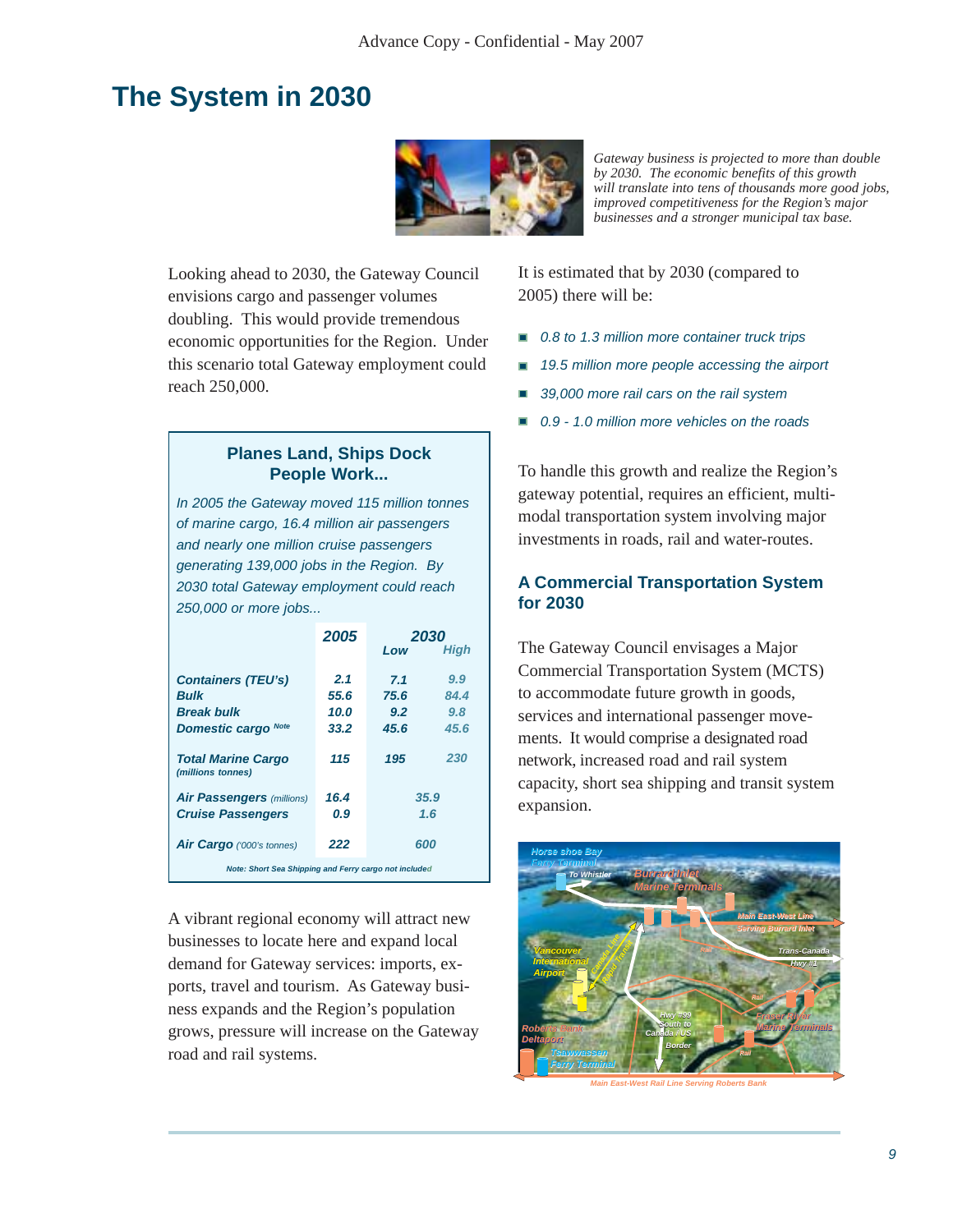### **The System in 2030 - Roads**



*Some \$3.4 billion of road infrastructure projects are scheduled for completion over the next decade. With other identified investments, travel time savings are estimated at 40 million hours in 2021.*

#### **Major Commercial Transportation System**

The Gateway Council envisions a Major Commercial Transportation System (MCTS) in 2030 that would:

- Be a continuous network for efficient n commercial vehicle operations in the region
- **Accommodate future growth in goods, services** and international passenger movements
- Enable 24-Hour unrestricted flow of commercial vehicles
- **Provide rail movements operating free of road** intersection constraints
- Enhance connectivity to north-south and eastwest trade corridors

#### **MCTS Road Network**

The MCTS road network is defined as 38 road segments that are critical to commercial vehicle operations in the Gateway. Each segment either links the main business and industrial centres in the Region to the seaports, airport or Canada / US border, or it provides a key arterial linkage between major truck routes. Detailed assessment of current and projected traffic flows and trip times over these road segments led to the definition of essential major road improvement projects and new infrastructure investments.

With the exceptions of the Massey Tunnel, Blundell connection to Highway 99 and improvement to Highway 17 from the

Tsawwassen Ferry Terminal to Highway 99, identified MCTS road investments have been incorporated into the Province of British Columbia's Gateway Program and/or TransLink's Major Road Network projects over the next decade:

#### **MCTS Road Network Improvements**

| <b>Gateway Road Investments (\$ millions)</b>     |         |  |  |  |
|---------------------------------------------------|---------|--|--|--|
| Port Mann Bridge & Highway #1                     | \$1,400 |  |  |  |
| <b>Pitt River Bridge</b>                          | \$150   |  |  |  |
| <b>South Fraser Perimeter Road</b>                | \$800   |  |  |  |
| <b>Golden Ears Bridge</b>                         | \$600   |  |  |  |
| <b>North Fraser Perimeter Road</b>                | \$60    |  |  |  |
| <b>Highway 15 and Highway 99 Border Crossings</b> | \$100   |  |  |  |
| Highway 99 - Sea to Sky                           | \$600   |  |  |  |
| <b>MCTS Major Road Improvement Projects</b>       | \$270   |  |  |  |
| <b>Total</b>                                      | \$3,380 |  |  |  |

#### **Economic Benefits to the Region**

Using a computer model of the entire Regional road system, the Gateway Council estimated total travel time savings on a complete MCTS road system at 40 million hours per year in 2021**<sup>1</sup>** , generating:

- GDP increase: \$414 million \$1.05 billion / year
- Employee time savings of \$392 million / year
- Business congestion cost saving of \$281 million / year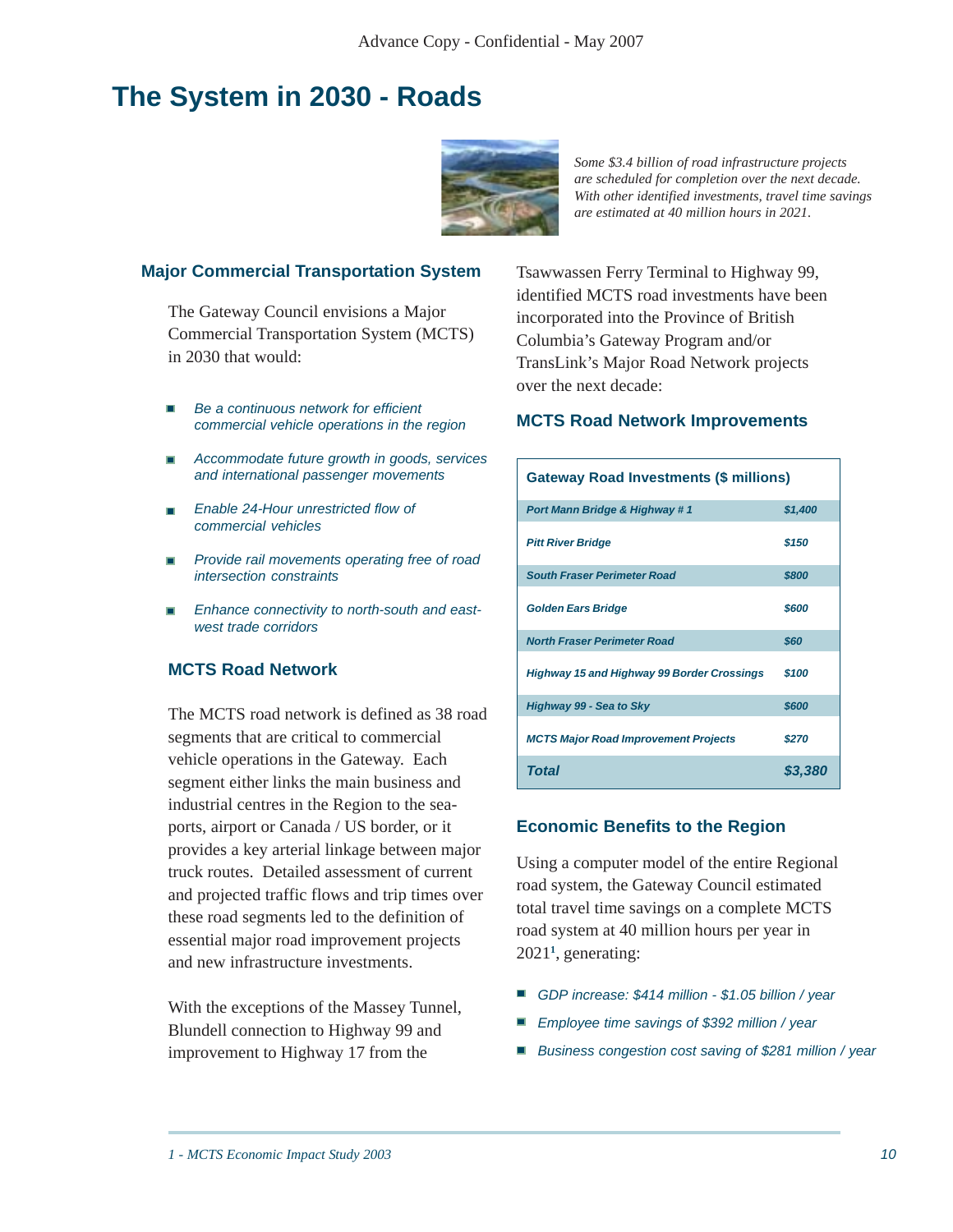### **The System in 2030 - Rail**



*Rail operations in the Gateway require significant infrastructure investments to handle increasing volumes of cargo. The Gateway Council has identified a set of priority investments necessary for future growth.*

#### **Rail System**

Three class 1 rail carriers link the Gateway to North American destinations: Canadian Pacific(CPR), Canadian National (CNR) and Burlington Northern Sante Fe (BNSF). Together with shortline carrier, Southern Railway of BC, they are the backbone of the freight rail system feeding the Gateway seaports and operate on three main corridors:

#### **A CPR mainline to Burrard Inlet East / West**

- **B Roberts Bank / Deltaport East / West**
- **C Burrard Inlet to the Canada / US border**

Spurred by forecast growth in freight rail traffic and increasing demands for passenger rail service on the network, the Gateway Council carried out a detailed assessment of rail capacity in the Region**<sup>1</sup>** .

#### **Forecast Numbers of Railcars per Week on the Gateway Rail Network**



The study identified a set of priority infrastructure investments to ensure adequate rail capacity for future growth in both cargo and passenger volumes. Many of these priorities have now moved to the engineering design phase. The largest single investments identified were replacements for the New Westminster and Pitt River rail bridges.

#### **MCTS Rail Network Improvements**

#### **New Westminster Rail Bridge replacement**

Est.  $cost^1 \sim $110$  million. The New Westminster Rail bridge was constructed in 1904. It carries some 30 million tonnes of cargo to and from the Burrard Inlet in addition to AMTRAK, VIA Rail and Rocky Mountaineer services.

The New Westminster Rail Bridge is a swing bridge that carries  $\sim$  46 trains per day, when it is not open for marine traffic. Its capacity is



estimated to be about 60 trains per day at current levels of marine traffic; which require the bridge to be open ~ 5 hours per day. Forecasted growth in marine traffic would require it to remain open  $\sim$  7 hours per day by 2030. Consequently it must be replaced long before then to handle increasing rail freight and passenger services (see page 12).

#### **Pitt River Rail Bridge replacement**

The Pitt River Bridge on the CPR main line carries East - West cargo to and from the seaports in addition to the West Coast Express commuter service. A preliminary estimate**<sup>2</sup>** for its replacement is  $\sim$  \$250 million.

Est.  $cost^1 \sim $127$  million. Double tracking, sidings, and grade separations for rail and road traffic at a number of locations on the three main rail corridors.

**78 million tonnes of cargo carried by Gateway rail is the equivalent of 11 million truck moves on the Gateway road system per year**

- *1 Lower Mainland Rail Infrastructure Study 2004 Gateway Council*
- *2 MCTS Economic Impact Study 2003*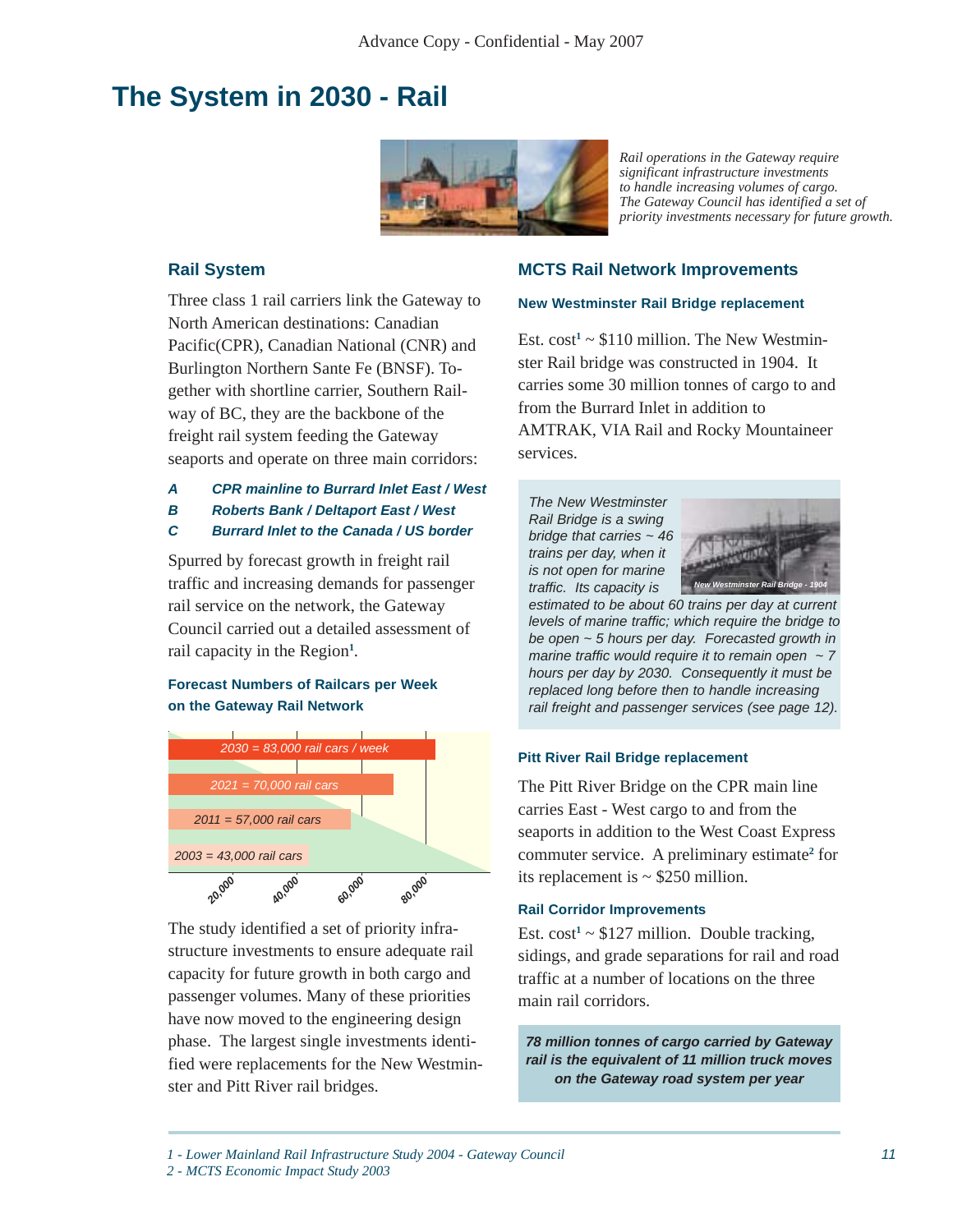### **The System in 2030 - Rail**



*Co-production, inter-modal operations and increasing passenger rail are providing better service to shippers, passengers and businesses in the Region and reducing vehicles on the road.*

Making the best use of existing infrastructure is essential to Gateway competitiveness. A variety of innovative approaches are being used in the Gateway, including:

#### **Rail Co-Production**

Co-production agreements are commercial arrangements that allow railways to better coordinate train movements. This increases capacity on key sections of track and improves the fluidity of rail operations. Co-production agreements between CNR and CPR and between CNR and BNSF to serve the terminals in the Burrard Inlet, and directional running on CPR and CNR tracks through the Fraser Canyon are significantly improving service levels to the marine terminals.

#### **Inter-modal Operations**

Moving containerized goods by rail to and from the seaports and to inter-modal yards East of the Port Mann bridge reduces truck traffic on the roads in the densely populated urban core and provides better service for shippers.

#### **Multi-modal Operations**

Co-location of container import and export operations reduces or eliminates drayage3 costs on empty container movements and takes thousands of trucks off the road. Multi-modal operations, such as Modalink, are served by road, rail and waterborne transportation.

#### **Passenger Rail**

Presently there are four passenger rail services operating up to 76 trains per week on the Gateway freight rail network. Some 2.3 million passengers were carried on the Gateway rail system in 2004. Although passenger

#### **West Coast Express**

**10 trains per day, year round. Mission / Vancouver. 2.0 million passengers were carried in 20041 .**

#### **AMTRAK**

**2 trains per day, year round, between Seattle and Vancouver. 129,000 passengers were carried in 2004.**

#### **VIA Rail Canada**

**6 trains per week, year round transcontinental service.**

#### **Rocky Mountaineer Railtours**

**6 trains per week during the period from May through October, and on an occasional basis over the balance of the year. 78,000 passengers were carried in 2004.**



trains represent a small fraction of the overall Gateway rail traffic (22,400 freight trains in 2003), they make up a significant proportion of trains over key rail bottlenecks. For example, the New Westminster Rail Bridge (NWRB)<sup>2</sup>, when open to rail traffic, carries  $\sim$ 46 freight trains / day with an estimated capacity of  $\sim 60$  trains / day. Scheduled passenger service however requires a window of operation over the bridge that effectively closes it to other traffic for a much longer period than the actual train crossing. While the Gateway Council supports expansion of AMTRAK service to 6 trains per day, steps must be taken to ensure cargo service to the Burrard Inlet over the NWRB is unaffected.

*<sup>1 -</sup> Transport Canada Pacific Region reports*

*<sup>2 -</sup> The New Westminster Rail Bridge is a swing bridge. It opens to marine traffic for approximately 5 hours / day*

*<sup>3 -</sup> Charge for the pick up from or delivery to an ocean container.*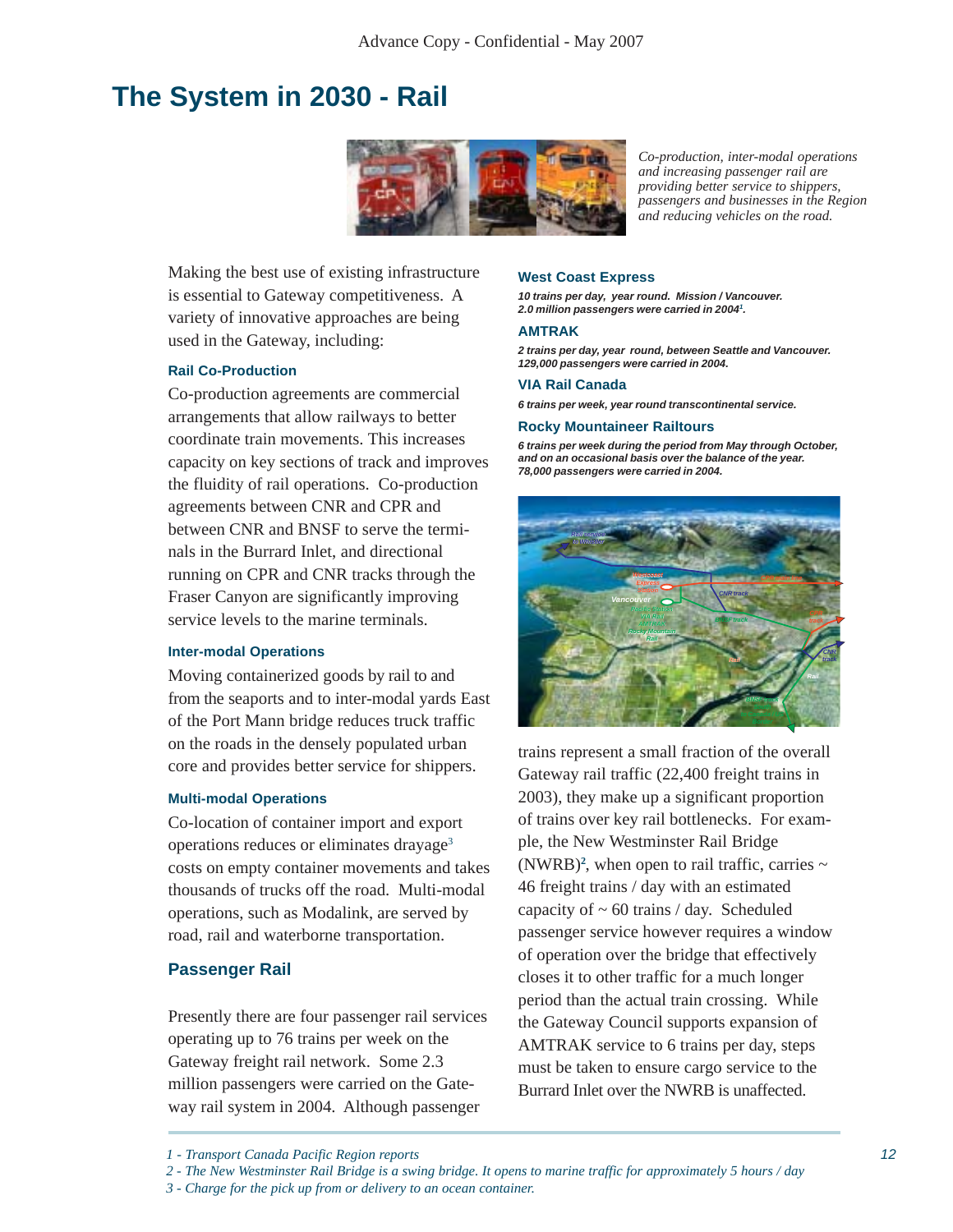### **The System in 2030 - Water Routes**



*Expansion of short sea shipping in the Region has the potential to significantly reduce truck traffic on the roads. Availability of industrial waterfront lands is critical to realize the economic and environmental benefits of this mode of transportation.*

Waterborne transportation is an essential component of the Gateway domestic logistics system. In addition to 33 million tonnes of bulk cargo moved by tug and barge on the Fraser River, 13.5 million passengers and 3.6 million vehicles are moved (2004) by:

- **BC** Ferries connecting the Gateway to Vancouver Island: **11 million passengers and 3.5 million vehicles** (automobiles, buses and trucks)
- Containerized cargo services (short sea shipping) between the seaports and inter-modal facilities: **up to 100,000 TEU's (trailers and railcars)**
- TransLink Seabus service in Burrard Inlet: **2.5 million passengers**

#### **17.1 million passengers and vehicles moved on Gateway Water Routes in 2004**



#### **Short Sea Shipping**

Short Sea Shipping (SSS) refers to the movement of containerized freight on coastal and inland waterways. Coastal SSS includes both the movement of truck trailer combinations by BC Ferry Services and trailers and railcars by Seaspan Coastal Intermodal ferries between Greater Vancouver and Vancouver Island. Container traffic to Vancouver Island (typically traveling via drop trailer), is expected to grow as overseas container movements through the Vancouver Gateway increase, and as the population of Vancouver Island expands.



SSS on inland waterways would move containers by barge between deep-sea terminals and large freight forwarders, third party logistics providers, import distribution companies and export consolidators. Presently 35% of Gateway container traffic moves by heavy truck on an increasingly congested urban road system. Recent studies<sup>1</sup> indicate that a significant proportion of this traffic could be shifted economically to SSS routes, provided traffic densities could be increased sufficiently and other issues, such as property taxation on gateway facilities and the availability and cost of industrial lands, are resolved.

#### **Container Operations Centres**

By combining an efficient short-sea transfer and storage terminal operation with efficient barge service to the deep-sea terminals; and a rail inter-modal yard capable of transferring domestic and marine containers directly to/ from railcars, sufficient economies of scale could be realized to allow commercially viable SSS operations. The availability of industrial waterfront lands is a critical factor for the growth of SSS shipping in the Gateway.

**33 million tonnes of cargo carried on Gateway Water routes is equivalent to 5 million truck moves on the Gateway road system per year**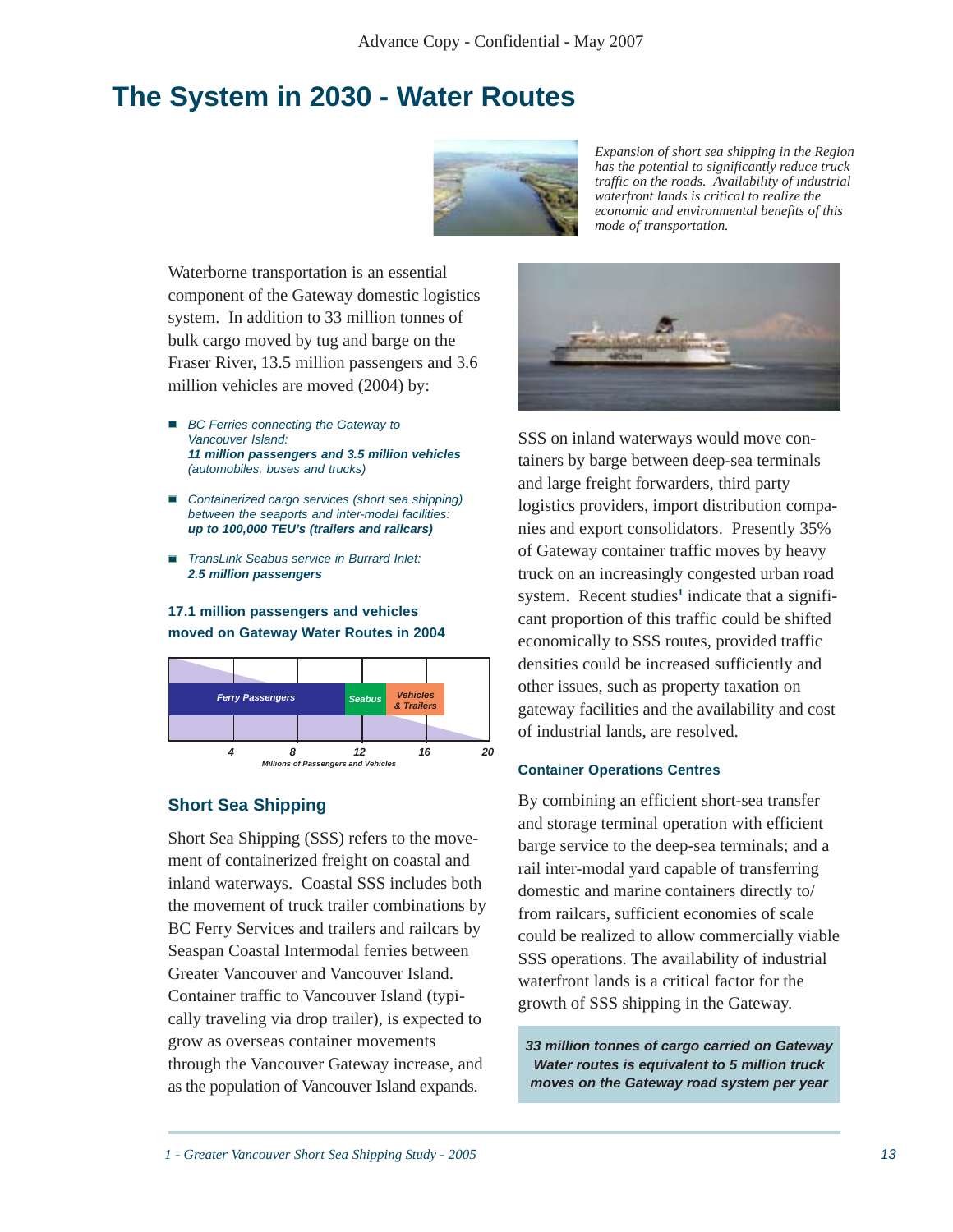### **Four Conditions to Build the System for 2030**

#### **1 Gateway Transportation Investments**

Massive investments are needed in both transportation infrastructure and public transit to ensure the Gateway can handle projected expansion in transportation demands for local and international movements of passengers, goods and services. The core of the Gateway Council's vision for infrastructure investment is the Major Commercial Tranportation System.

#### **2 Room to Grow - Sufficient Industrial Lands**

To handle growth in Pacific trade and travel and the high-wage permanent jobs that would be generated, requires that sufficient available industrial lands be set aside for Gateway developments, and that residential and commercial developments be concentrated along transportation corridors that are readily serviceable by public transit.

#### **3 Sufficient Skilled Labour**

Rapid gateway growth is occurring at a time of high economic activity in Western Canada. The situation in the Gateway is compounded by the high cost of housing and an aging workforce. Ways and means must be found to ensure the availability of adequate numbers of skilled employees to meet Gateway needs over the coming decades.

#### **4 Policy, Taxation & Regulatory Framework**

Changes in a range of policy, taxation and regulatory approaches are needed to allow the Gateway to compete effectively in the global marketplace and encourage Gateway industries to make the necessary capital investments in plant, equipment and technologies and so help ensure a sustainable future.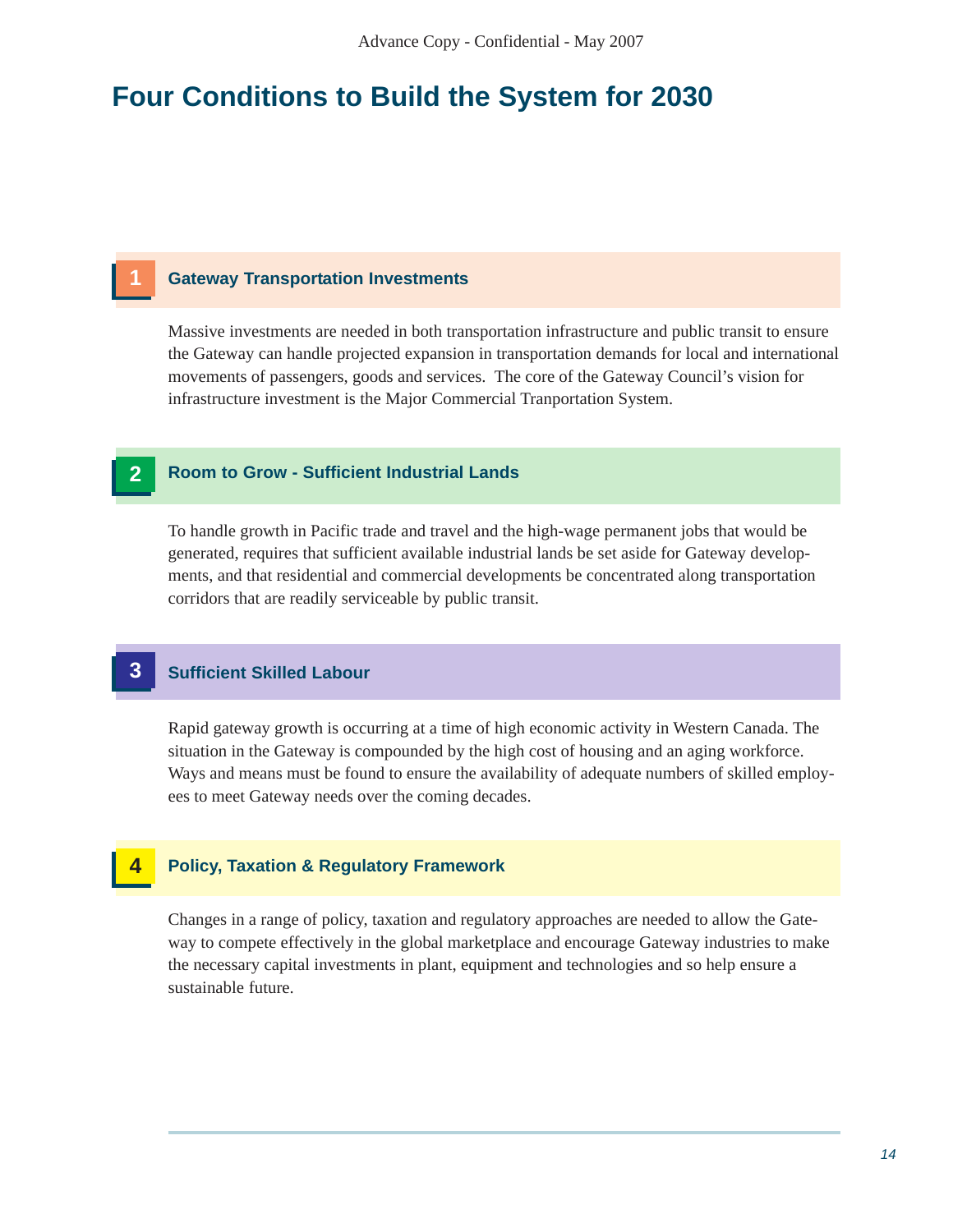### **1 Gateway Transportation Investments**

The scale of investment needed for Gateway infrastructure is in the tens of billions of dollars over the short and medium terms. Nevertheless, these investments must be made to handle projected growth and improve the competitiveness of Canada's international trade and tourism industries and industrial productivity. Additionally, major investments are needed in public transit.

#### **Infrastructure and Transit**

The Gateway Council believes that investments in transportation infrastructure and public transit must go hand in hand to realize our vision. Infrastructure investments are essential to accommodate growth in Gateway transportation on which the Region's economy depends, while transit investments are necessary to curb growth in the numbers of automobiles on the road as the Region's population expands. Both are needed to reduce road congestion and fuel consumption and cut emissions.

#### **Where will the Money Come From?**

The Gateway Council proposes a number of approaches to raise the necessary capital based on successful experiences elsewhere, including:

#### **Agency Investments**

The Federal and Provincial Governments, TransLink and the Members of the Greater Vancouver Gateway Council have recognized and agreed upon the need for a comprehensive infrastructure investment program for this Gateway. Our Airport, Sea Ports, Railways and Terminal Operators have committed hundreds of millions of dollars toward capacity expansions and are prepared to make additional investments in infrastructure to meet projected growth.

It is essential that both levels of Senior Government also recognize the need for and commit to a longterm funding program to ensure that this Gateway will be able to meet the growing demands as Canada's Gateway to the Asia Pacific.

#### **Tax Exempt Bond Financing**

Tax exempt bond financing is used successfully in the US for transportation infrastructure financing. It **provides access to new pools of private capital** and can be achieved in Canada by minor changes to the Tax Act.

#### **Public Private Partnerships (P3's)**

The Gateway Council endorses the use of P3's wherever reasonable and feasible, such as those employed for the Canada Line rapid transit route and the Golden Ears Bridge.

#### **Tolling**

The Gateway Council is supportive of tolling and TDM measures where the additional costs to commercial carriers are offset by travel time savings.

#### **Managing Demand**

Consistent with the Gateway Council's view that "we cannot build our way out of congestion," the Council believes that the proposed MCTS infrastructure investments can meet the Region's future transportation needs, when coupled with a number of aggressive demand management measures and tolling such as:

- **Discouraging Single Occupancy Vehicle use**
- **Providing High Occupancy Vehicle (HOV) lanes**
- **Prohibiting Parking on MCTS routes**
- **Critical Incident Management**
- **Residential and Commercial densification along rapid transit lines**
- **Industrial land reserves**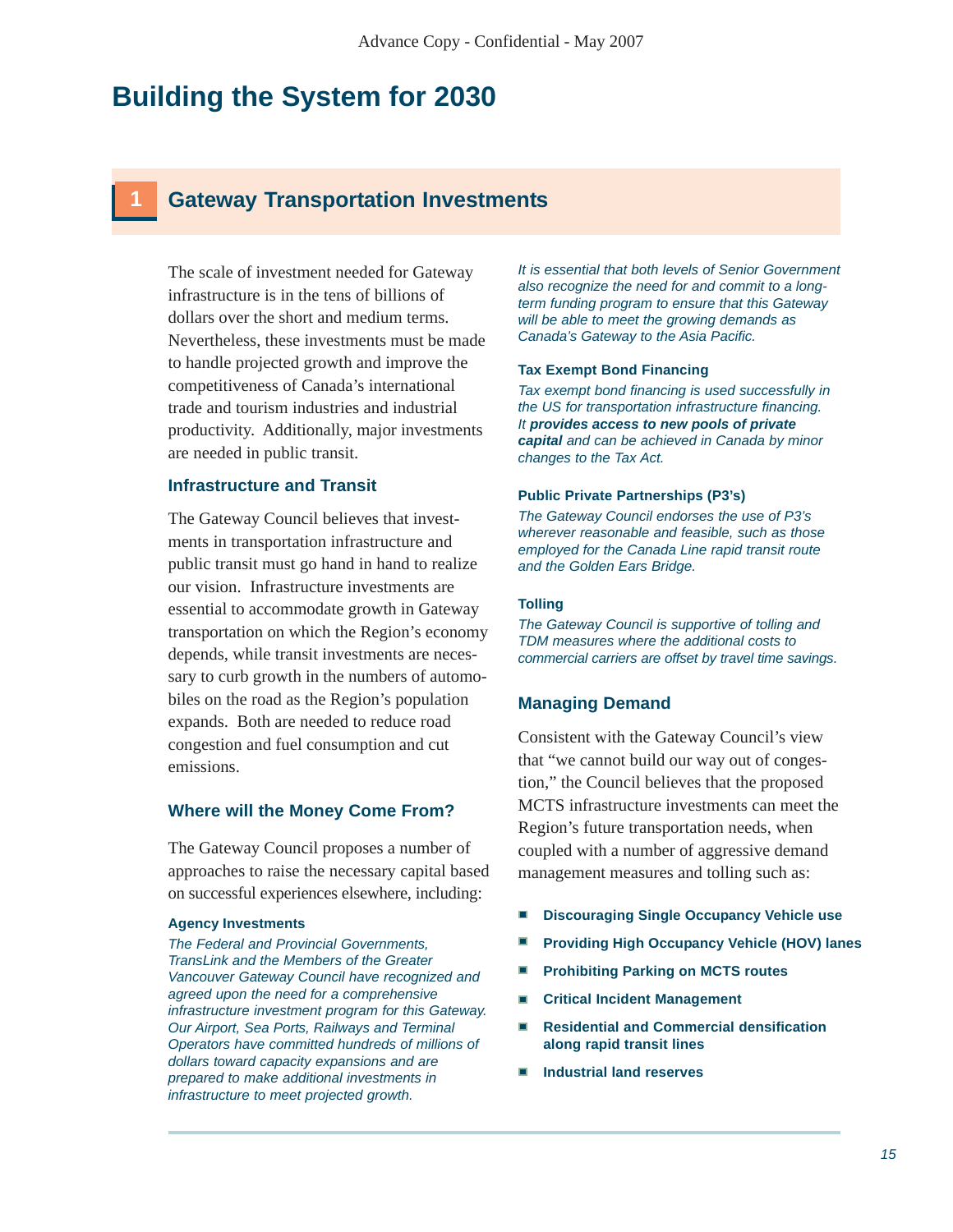### **2 Room to Grow - Sufficient Industrial Lands**

As competition for available industrial lands intensifies, fresh approaches are needed to ensure that municipal land use planning, zoning and valuation take full account of the Region's economic interests in a healthy, growing and sustainable Gateway.

#### **Supply and pricing of industrial lands for Gateway operations**

The GVRD's land area comprises**<sup>1</sup>** :

- 72 % Green Zone and other non-urban uses, of which 54,000 hectares (135,000 acres) is included in the Agricultural Land reserve.
- 20% Urban uses (residential, commercial and industrial) of which 10,500 hectares (26,000 acres**2**) is industrial
- 8% Vacant urban land

74% of industrial lands are developed, 26% are vacant. 80% of vacant lands are located South of the Fraser River. In 2005, average waterfront industrial land values in the Region were as high as \$5 million per hectare in the densely populated urban cores like Burrard Inlet.

#### **Fragmented Land-Use Planning**

Local municipal issues combined with the commercial realities of the real estate market, overlay a long term Regional growth strategy focused on environmental issues. This situation generates a patchwork of land-use policies across 21 municipalities, each driven by the need to optimize property taxation and zoning by-laws for budgetary purposes. Neither Regional economic benefits nor Gateway business figure prominently in this milieu.

Pressures to rezone higher value waterfront lands for residential use are intense. Yet residential developments in close proximity to 24 hour per day gateway operations inevitably lead to noise and other liveability issues for residents. As land values and property taxes rise, businesses and households are migrating to lower cost areas in the Region. Fragmented zoning policies drive businesses from higher cost urban cores to locate on lower cost industrial lands, where limited or no public transit services are available. This increases competition for available industrial lands and road congestion. If current trends continue it is estimated that all industrial lands will be developed by 2020**<sup>2</sup>** .

#### **Densification**

To help address these issues and, at the same time, encourage expanded use of public transit, residential and commercial developments must be concentrated along transportation corridors throughout the Region, taking due account of noise and community concerns. The MCTS<sup>3</sup> defines transportation corridors along which urban and commercial densification could occur.

#### **Land-use Policies for the Gateway**

- **Establishment of Gateway Lands Reserve** to ensure adequate, reasonably priced land for Gateway operations and growth.
- **Densification** of residential and commercial development along transport corridors
- **Provide suitable** "buffer-zones" between 24 hour per day Gateway operations and residential developments

*<sup>1 -</sup> Greater Vancouver Liveable Region Strategic Plan*

*<sup>2 -</sup> Industrial Lands Inventory for Greater Vancouver, 2005*

*<sup>3 -</sup> MCTS: Major Commercial Transportation System - See pages 9 to 13*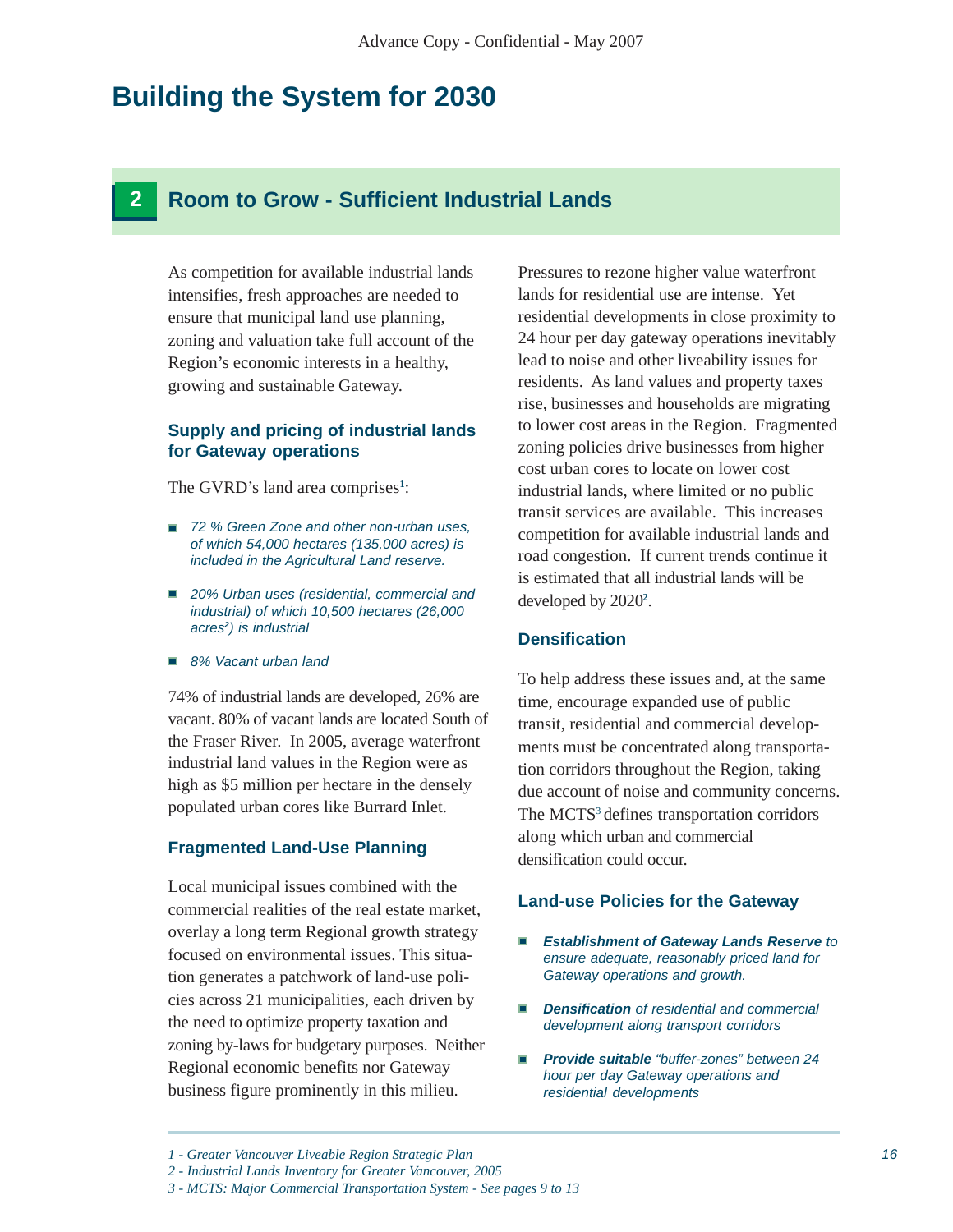### **3 Sufficient Skilled Labour**

Gateway growth is taking place at a time of record activity in BC. There is over \$100 billion of capital projects underway or planned. Increasing import and export trade, tourism and business travel are also increasing demand for skilled workers. This situation is also occurring in other parts of the country. Canada is facing a national shortage of skilled labour.

The situation in our Gateway region is compounded by the high cost of housing and an aging workforce. Availability of affordable housing within reasonable commuting distance of peoples' workplaces and the need to replace a large segment of the Gateway workforce due to retire over the next decade

are major challenges for the Gateway's future operations. Furthermore, new technologies and increasing complexity of international logistics (for example: security requirements) require higher levels of training than ever before.

A comprehensive review and forecast of skills requirements for specific occupations is a necessary first step. However, two main challenges will remain; labour supply and training.

Ways and means must be found to provide an adequate intake of new trainees together with sufficient budget and trainers, in addition to skills upgrading for existing employees.

#### **Policy, Taxation & Regulatory Framework Capital Recovery Costs and Local Taxation 4**

A comprehensive action program is necessary to redress the competitive imbalance in capital recovery costs and local taxation between the Gateway and its US competitors.

#### **Local Taxation**

Ensure municipal **taxation levels are competitive and predictable**.

Establish **Region-wide approaches to industrial water front land valuation for port terminals** based on port land rent. The Province of British Columbia acted on this recommendation on a trial basis to 2008. It is essential that this become a permanent principle.

Establish clear l**inkages between municipal economic benefits and Gateway operations** in municipal **tax and land use policies**.

#### **Profit Insensitive Taxation**

Conduct a **comprehensive review of profit insensitive taxes** on transportation and reduce their impacts on Gateway competitiveness.

#### **Tax Exempt Bond Financing**

Define and implement a tax exempt bond financing mechanism for Gateway infrastructure on the basis of national strategic priorities that creates no precedent for broader application.

#### **Capital Cost Allowance**

Change rules for railways and trucking companies in Canada to **provide parity with the US**.

#### **Fees for Government Services**

Improvements in government services and fees to more closely match user requirements and cost structures.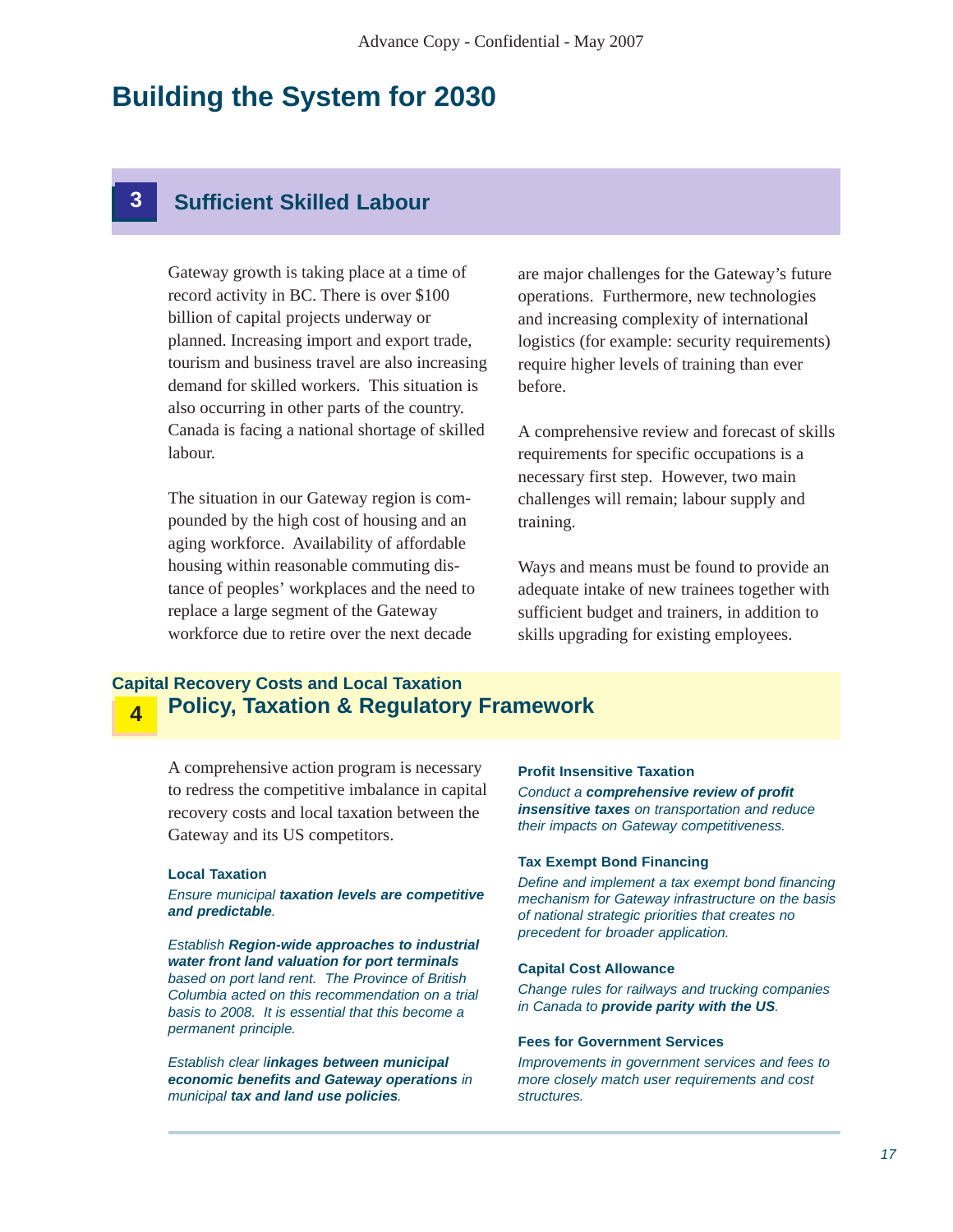**Air**

#### **Policy, Taxation & Regulatory Framework 4**

Capitalizing on opportunities for new business is essential to realize the Gateway Council's vision. However, the extent to which new services can be developed is generally subject to governmental policies and regulation, which in Canada are less conducive to growth and improvement than in the US. Policies that foster new connections, encourage service improvements and investments in new Gateway facilities and equipment are needed for Gateway airports, seaports and carriers.

#### **International Air Policy**

On November 27, 2006, the Government of Canada announced a new international air policy called "Blue Sky." Under this policy, Canada will seek to negotiate reciprocal "Open Skies" type agreements for international scheduled air transportation with its trading partners. Open Skies agreements include unlimited bilateral market access, no limits on the frequency of service or number of carriers permitted to operate and unrestricted services to and from third-countries (fifth freedom rights).

#### **Airport Security**

Security and the facilitation of passenger movements through the airport are critical to its growth plans. Security systems and border measures must be effective and efficient while promoting the easy transfer of passengers and goods through the airport.

#### **Domestic Air Policy**

Changes in domestic aviation policy involving the Right of Establishment and limits on foreign ownership of Canadian carriers are

necessary to improve competitiveness. The Canadian aviation sector also faces federal taxes and fees<sup>1</sup> which are high relative to other Canadian transport modes and industry sectors as well as its international competitors.

#### **Action Program**

**Rapidly Implement the New Blue Sky Policy** and seek to **negotiate Open Skies agreements with key Asian markets** including Singapore, Taiwan, South Korea, Philippines and Malaysia.

**International Transfer/Departure Facilities must be reinstated** to allow the merger of departing International and connecting intransit passenger streams in a secure facility.

#### **NEXUS and CANPASS-AIR**

Market NEXUS and ongoing CANPASS-AIR automated border inspection programs to **increase participation dramatically** and facilitate legitimate travel to Canada and the U.S. This would allow border agencies to focus efforts and resources on higher risk travelers.

#### **Transit Without Visa**

**Expand Transit Without Visa programs** to key markets enabling improved access from Asia and Europe through Canada en route to the US.

#### **Reform Tax and Fee structures**

to ensure that the air transportation industry is taxed on a **level playing field** with other Canadian transportation modes and the U.S. aviation sector.

#### **Implement Right of Establishment**

that would allow a foreign carrier to establish a Canadian subsidiary for domestic services. This would provide foreign carriers with access beyond the gateway market and would provide added capacity and choice for smaller market areas.

#### **Limits on Foreign Ownership**

in Canadian Carriers should be increased from the current level of 25% and so improve access to capital to take advantage of growth opportunities.

*<sup>1 -</sup> C.D. Howe Institute Commentary, No. 242, February 2007, Excess Baggage: Measuring Air Transportation's Fiscal Burden,ISSN 0824-8001.*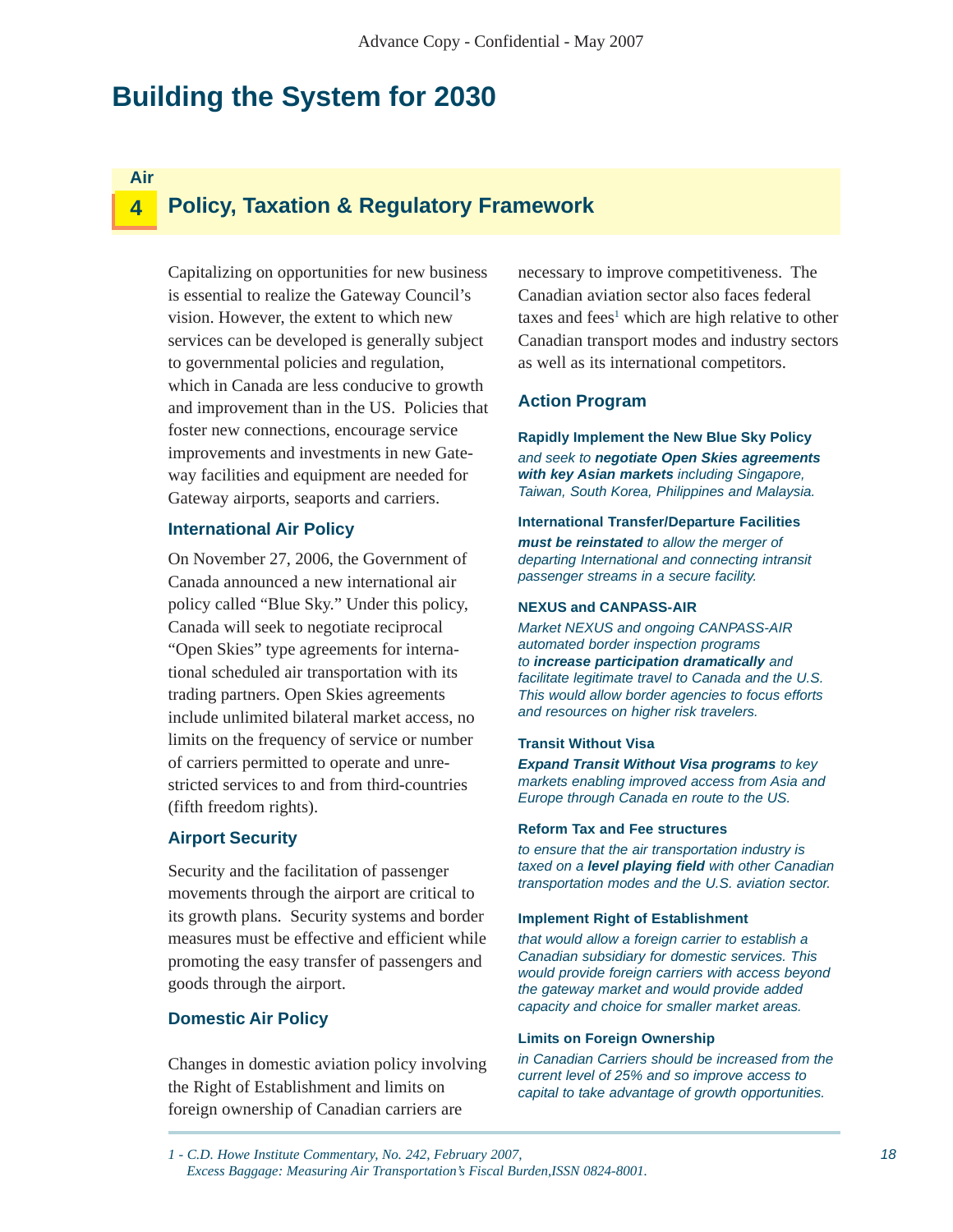#### **Marine**

#### **Policy, Taxation & Regulatory Framework 4**

The Gateway seaports are national strategic assets that must be kept strong, growing and competitive to facilitate Canada's economic and trade development agenda.

#### **Changes to Federal Policies**

To achieve this, the *Canada Marine Act* must provide Canadian Port Authorities<sup>1</sup> with the tools they require to access the capital necessary for land and infrastructure development, to lower the cost of capital borrowing and to optimize the efficiency of port management**.**

#### **Security**

Seaport security is a critical national issue. New procedures, new equipment and training are providing a secure operating environment for Canada's Gateway trade. Smooth flows of cargo to and from the seaports across national borders is essential for competitive Gateway operations. Practical approaches to meet evolving border security requirements require the full engagement of Federal resources to implement in a timely and effective manner.

#### **Local Property Taxation**

Both Federal and Provincial Governments must address the funding needs of Municipalities to assist them in addressing increased costs associated with aging infrastructure, population growth and congestion. The Gateway Council is supportive of exploring possible mechanisms, other than property taxation, that would provide municipalities with a share of increased tax revenues attributable to expansion of existing transportation facilities. We believe that detailed research and analysis should be undertaken in an effort to define

| <b>Property Tax Comparison (Millions \$Cdn)</b><br>Ports of Vancouver, Seattle and Tacoma |              |                                        |              |                      |  |
|-------------------------------------------------------------------------------------------|--------------|----------------------------------------|--------------|----------------------|--|
|                                                                                           | <b>Taxes</b> | PILT                                   | <b>Taxes</b> | <b>Net</b>           |  |
|                                                                                           | Collected    |                                        | Paid         | <i><b>Impact</b></i> |  |
| Vancouver                                                                                 | Ω            | \$5                                    | \$50         | -\$55                |  |
| <b>Seattle</b>                                                                            | \$53.60      | O                                      | \$27         | \$26.60              |  |
| <b>Tacoma</b>                                                                             | \$11.10      | Ω                                      | \$8.60       | \$2.50               |  |
|                                                                                           |              | <b>PILT- Payments in-lieu of taxes</b> |              |                      |  |

alternative approaches to transportation taxation that would provide municipalities with a direct stake in Gateway success.

#### **Action Program**

**Public Investment in Canada's Ports Remove prohibition** of public investment in Canada's ports.

**Proceeds of the Sales of PortLlands** To be **held by Port Authorities in trust** for future investment in facilities and infrastructure.

#### **Tax Exempt Bond Financing**

Allow the **issuance of tax exempt bonds by transportation authorities** such as seaports, airports, BC Ferries, and TransLink.

#### **Dredging**

Provide sustained, predictable annual funding for dredging the Fraser River.

**Payments in Lieu of Municipal Taxes**

Establish l**imits for payments in lieu of taxes** to foster reasonable municipal tax rates and land valuations.

#### **Local Property Taxation**

Examine **alternative approaches** to transportation taxation that would provide **municipalities with a direct stake** in Gateway success.

#### **Environmental Reviews**

Develop and implement a **more timely Federal environmental review and approval process** for port expansions: new and existing facilities.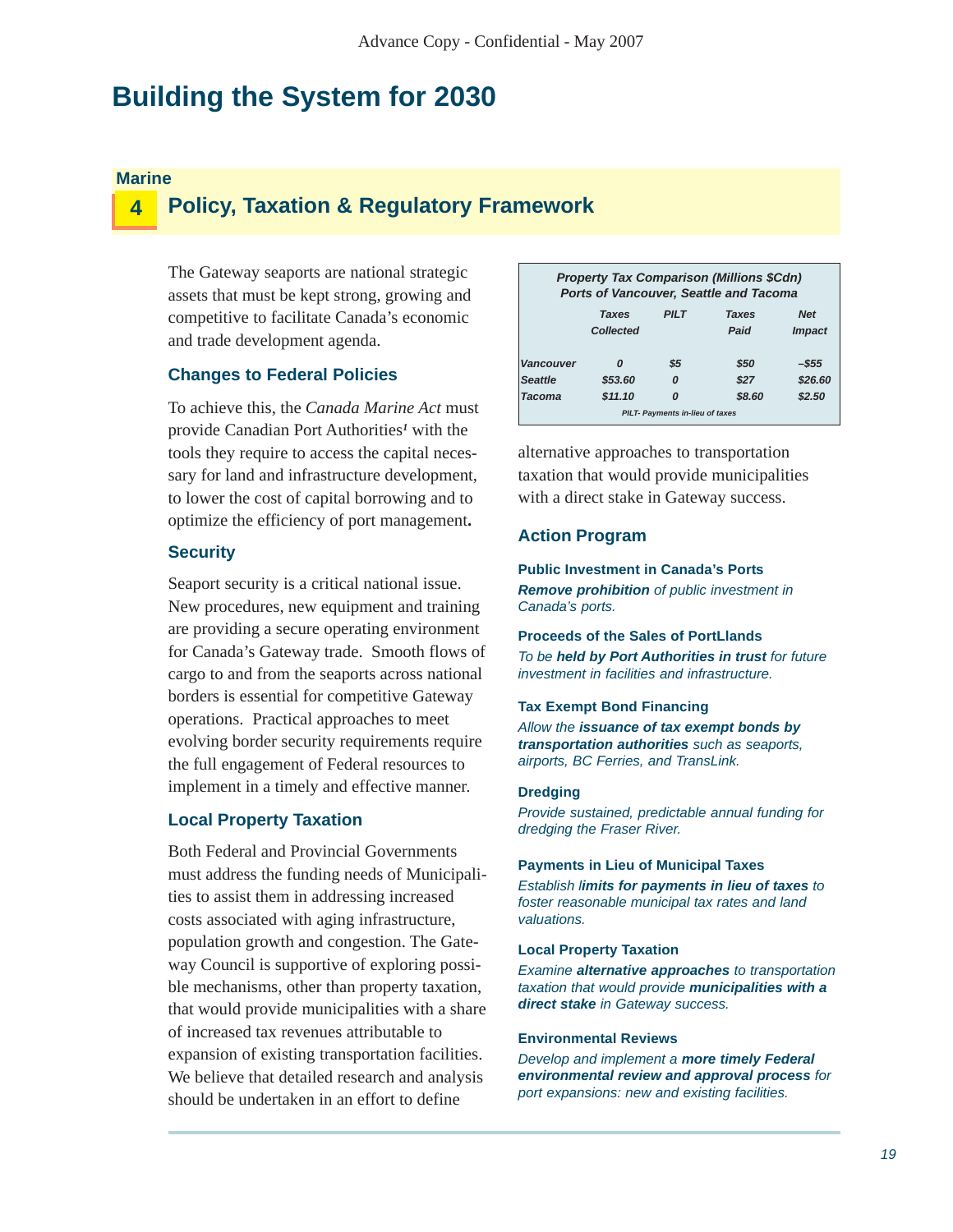#### **Energy and Environment**

### **4 Policy, Taxation & Regulatory Framework**

Gateway industries are keenly aware of the need to cut energy use and greenhouse gas emissions. More efficient infrastructure, expanded public transit, a more energy efficient vehicle fleet and a shift to cleaner / greener fuels will cut fuel consumption and emissions. We can also make better use of our waterways (short sea shipping) and rail-lines for internal Gateway cargo movement. This would also help cut emissions and reduce:

- road congestion
- road maintenance costs
- road accidents n
- noise

#### **Cutting Fuel Consumption**

Gateway industries are implementing an impressive array of emissions reduction projects to reduce engine fuel consumption for ships, trains, trucks and airplanes in the Gateway. For examples; engine idling time reduction programs, improved container truck reservation systems, the use of shore power for ships at berth so their diesel engines can be shut down, and supply chain optimization to reduce overall fuel use. Together these measures are already making significant cuts to Gateway emissions. **Environmental Regulation**

#### **New Technology Adoption**

There is a wide range of new technologies available to reduce fuel consumption and cut emissions, including new clean diesel technologies, hybrid vehicles and alternate fuels like bio-diesel and ethanol. However, in order to operationalize these technologies in the near term requires favourable tax treatment and new partnerships among Gateway industries, governments and technology developers.

#### **Partnerships - The Way Forward**

Major investments are needed in efficient infrastructure, and greener / cleaner plant and equipment. However, the public benefits of such investments (e.g. reduced emissions) cannot be internalized by Gateway industries. Approaches to force mandatory compliance to arbitrary standards do nothing to alter this. New policies are needed. Shifting from "endof-pipe" solutions to partnerships for a cleaner, greener Gateway, would accelerate the adoption of new technologies and the installation of needed infrastructure to realize the environmental benefits.

#### **The International Dimension**

It is important to remember that a majority of the ships and planes that call here are subject to international competition and regulations. Participation in international efforts to cut emissions is therefore an important part of the Gateway's efforts to do its part to address climate change. For example the Port of Vancouver is part of a bi-national West Coast seaports initiative to reduce emissions.

Development of new Gateway facilities essential for the Region and Canada can be accomplished with minimum environmental impact and with longer term benefits. However, the current approach of environmental regulatory and permitting bodies must be changed to a partnership role that considers social and economic consequences of delaying and / or not proceeding with new developments on the same basis as the short term environmental impacts of proceeding.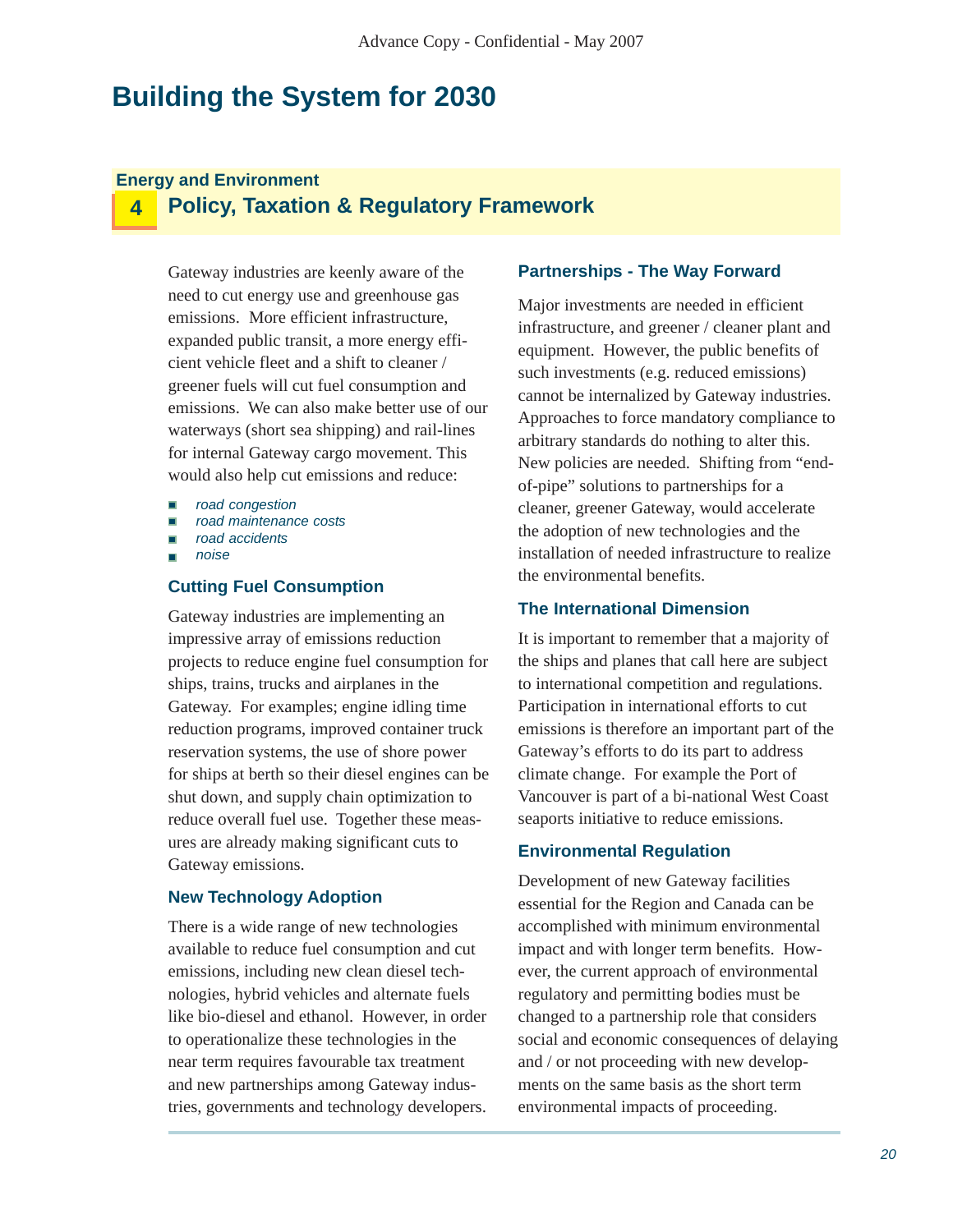### **The Greater Vancouver Gateway Council**

The Greater Vancouver Gateway Council was formed in 1994 to pursue a vision for Greater Vancouver as the Gateway of Choice for North America, able to capitalize on opportunities from expanding world trade and tourism. The Gateway Council comprises senior executives from industry, government and academia. Canada's Minister for International Trade and Minister for the Pacific Gateway and the Vancouver-Whistler Olympics is the Honourary Chair.

#### **Voting Members**

BC Maritime Employers Association BC Trucking Association BC Wharf Operators Association British Columbia Ferry Services Inc. Burlington Northern & Santa Fe Railway Company Canadian National Railways Canadian Pacific Railway Fraser River Port Authority North Fraser Port Authority Railway Association of Canada Sauder School of Business - University of British Columbia Southern Railway of British Columbia **TransLink** Vancouver International Airport Authority Vancouver Port Authority

#### **Resource Members**

Asia Pacific Foundation of Canada Business Council of British Columbia Canadian Manufacturers and Exporters Association Greater Vancouver Chambers' (of Commerce) Transportation Advisory Panel Greater Vancouver Regional District Province of Alberta Province of British Columbia Province of Manitoba Province of Saskatchewan Transport Canada - Pacific Region Vancouver Board of Trade **WESTAC** Western Economic Diversification Canada

> **800 Robson Street, Vancouver, B.C., V6Z 3B7 Telephone 604 / 682-5330 Facsimile 604 / 822-8423 web site: www.gvgc.org**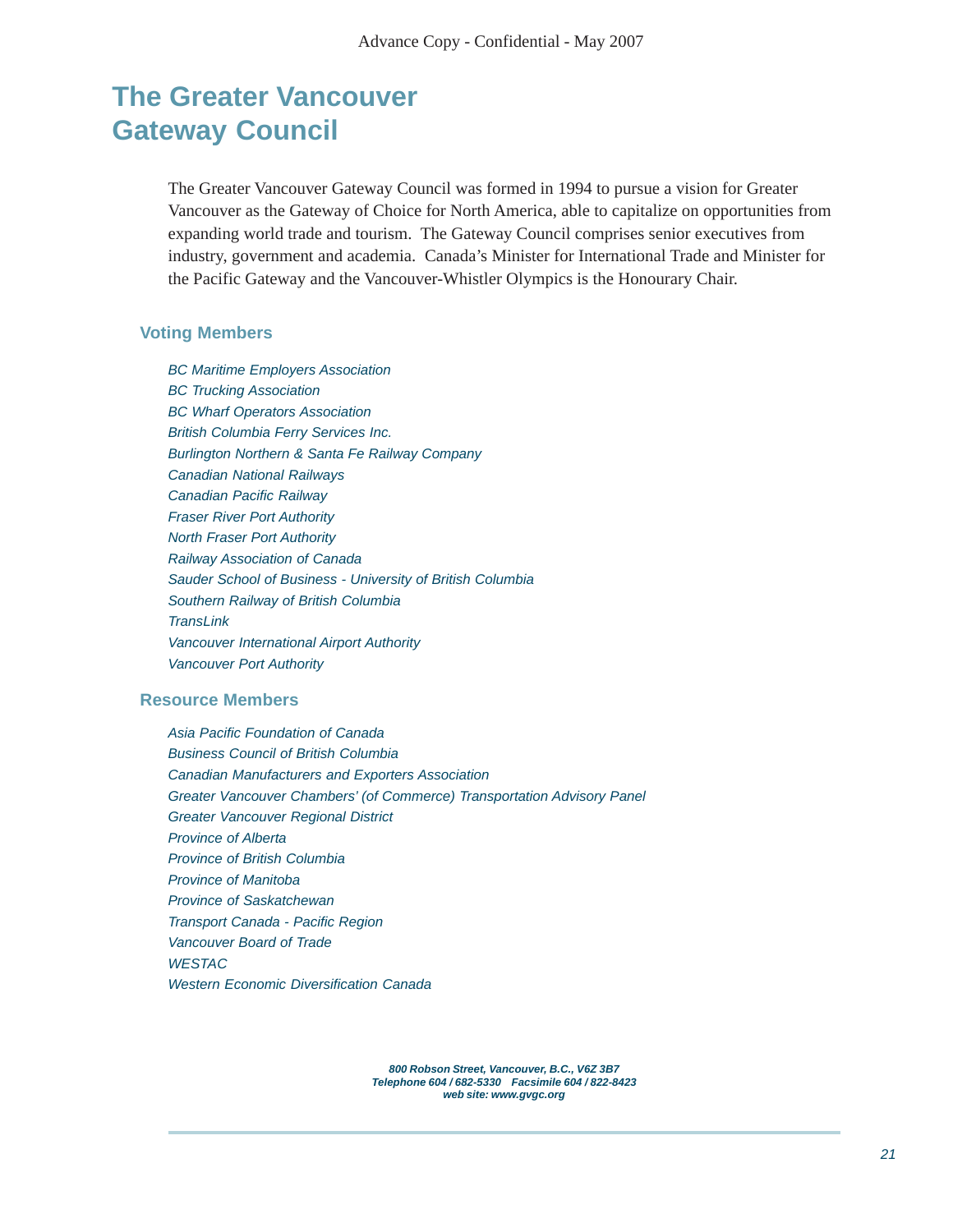### **Gateway Road and Rail Systems**

**The Greater Vancouver Gateway Council envisages extensive capacity improvements to the Region's road and rail systems that would reduce congestion and improve competitiveness, together with an array of other initiatives designed to curb growth in road traffic and cut emissions.**





### **Greater Vancouver Gateway Council**

**800 Robson Street, Vancouver, B.C., V6Z 3B7 Telephone 604 / 682-5330 Facsimile 604 / 822-8423 web site: www.gvgc.org**